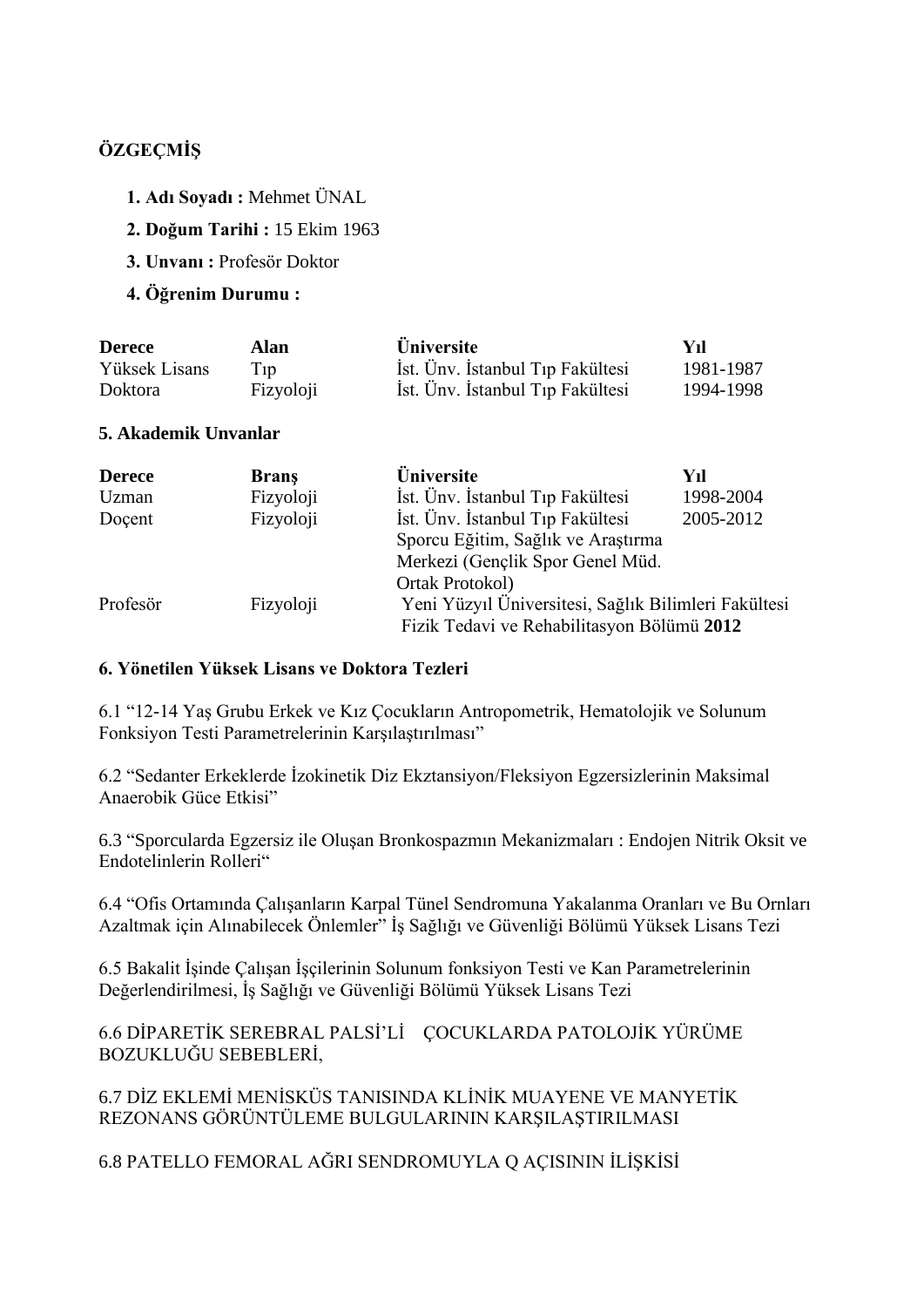6.9 KARPAL TÜNEL SENDROMUNUN OFİS ORTAMI ÇALIŞANLARINDA GÖRÜLME SIKLIĞI

6.10 KRONİK BEL AĞRILI HASTALARDA UYKU DÜZENİ VE YAŞAM KALİTESİNİN DEĞERLENDİRİLMESİ

6.11 ÖN ÇAPRAZ BAĞ REKONSTRÜKSİYONU İÇİN SEÇİLEN GREFTİN SPORA DÖNÜŞTEKİ ÖNEMİ VE REHABİLİTASYONU

6.12 DİZ OSTEOARTRİTİNE ETKİ EDEN PARAMETRELERİN İNCELENMESİ VE YASAM KALİTESİNİN KARSILASTIRILMASI

6.13 50 YAŞ VE ÜZERİ OSTEOARTRİTLİ VE KİLOLU VEYA OBEZ KADINLARDA VÜCUT KİTLE İNDEKSİNİN TOTAL DİZ ARTROPLASTİSİ SONRASI FONKSİYONEL İYİLEŞME ÜZERİNE ETKİSİ

6.14 HEMİPLEJİ HASTALIGINDA SPASTİSİTE VE TEDAVİ YÖNTEMLERİ

6.15 İŞ KAZALARINI ÖNLEMEDE İŞ GÜVENLİĞİ UZMANLARININ ETKİNLİĞİ

6.16 SİGARA İÇEN VE İÇMEYEN ŞANTİYE İŞÇİLERİNİN SOLUNUM FONKSİYON TESTİ PARAMETRELERİ VE HEMOGRAM DEĞERLERİNİN İŞ GÜVENLİĞİ AÇISINDAN İNCELENMESİ

6.17 İŞ GÜVENLİĞİ UZMANLARININ ALDIRMIŞ OLDUĞU TEDBİRLERİN İŞ KAZALARINI ÖNLEMEDEKİ ETKİNLİĞİ

6.18 BÜYÜKŞEHİR BELEDİYESİ ÇALIŞANLARINDA GÜVENLİK KÜLTÜRÜ

6.19 HASTANELERDE YAŞANMIŞ İŞ KAZALARININ OLUŞ ŞEKLİ AÇISINDAN İNCELENMESİ VE SEBEP SONUÇ İLİŞKİSİ

6.20 İSTANBUL İLİNDEKİ ÖZEL VE DEVLET EĞİTİM KURUMLARINDA EĞİTİM GÖREN FİZİKSEL ENGELLİ ÖĞRENCİLERİN EĞİTİM GÖRDÜĞÜ KURUMLARIN ERGONOMİK AÇIDAN YETERLİLİĞİ

6.21 DİŞ HEKİMLERİNİN KAS İSKELET SİSTEMİ PROBLEMLERİNİN YAŞAM KALİTESİNE ETKİSİ

6.22 ADÖLESAN ÇAĞDA SKOLYOZ TARAMASI VE KLİNİK FARKLIKLARI

6.23 KARPAL TÜNEL SENDROMUNDA MEDİAN SİNİR MOBİLİZASYONU VE 6 HAFTALIK EGZERSİZ PROGRAMININ KARŞILAŞTIRILMASI

6.24 ERGENLİK ÖNCESİ VE ERGENLİK SONRASI SKOLYOZ DEĞERLENDİRMESİ

6.25 MENİSKÜS PROBLEMİ OLAN HASTALARDA OPERE OLAN VE OLMAYAN HASTALAR ARASINDAKİ KİNEZYOFOBİ FARKLILIKLARI

6.26 ÜFLEMELİ MÜZİK ALETİ ÇALAN VE ÇALMAYAN BİREYLERİN SOLUNUM FONKSİYON TESTİ KARŞILATIRMASI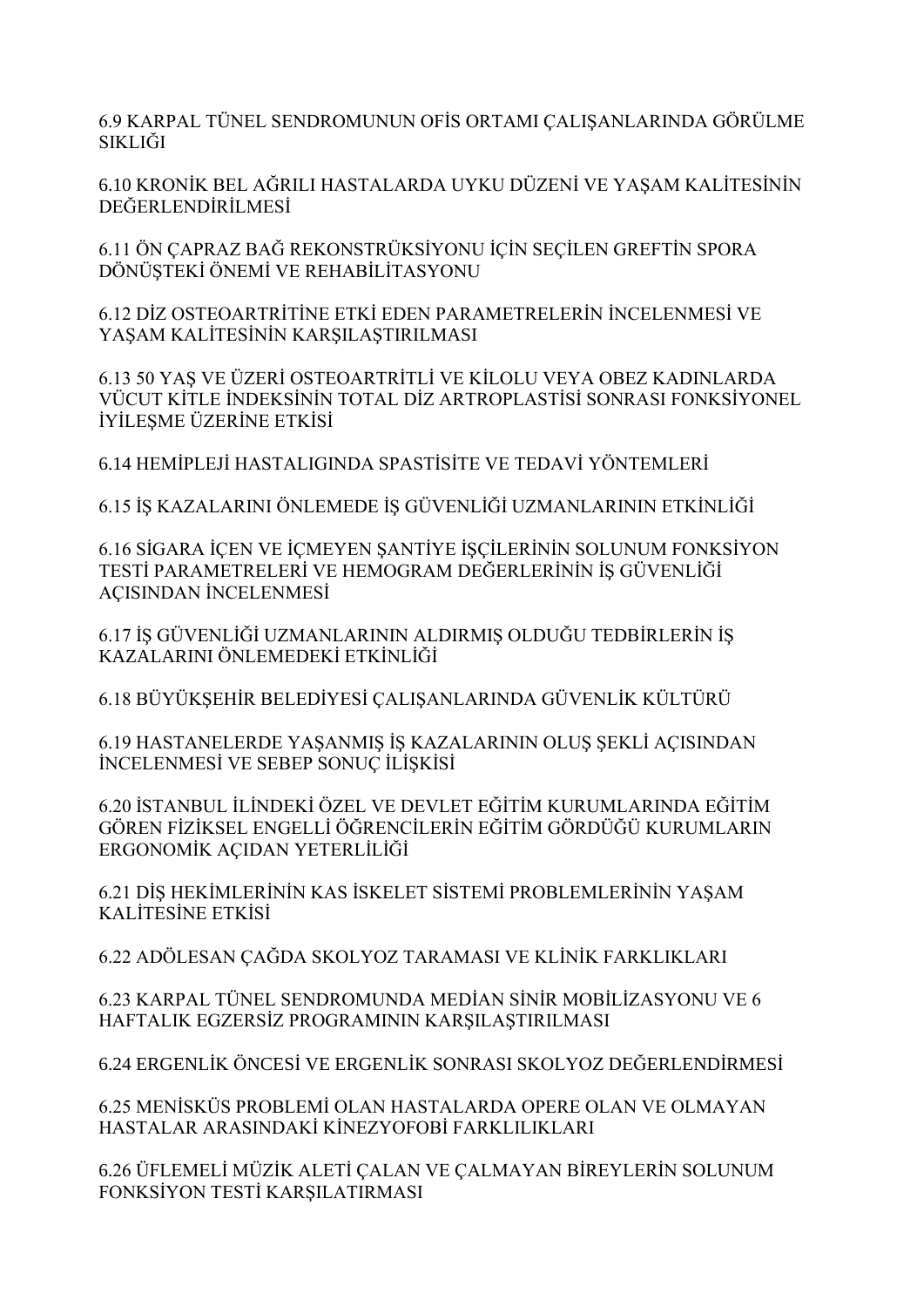6.27 65 YAŞ ALTI OSTEOPOROTİK KADIN HASTALARDA HORİZONTAL VİBRASYON TEDAVİSİNİN KEMİK MİNERAL YOĞUNLUĞU, KEMİK YAPIM YIKIM BELİRTEÇLERİ, YAŞAM KALİTESİ, DENGE VE AĞRI ÜZERİNE ETKİSİ

6.28 SİGARA İÇEN VE İÇMEYEN ŞANTİYE İŞÇİLERİNİN SOLUNUM FONKSİYON TESTİ PARAMETRELERİ VE HEMOGRAM DEĞERLERİNİN İŞ GÜVENLİĞİ AÇISINDAN İNCELENMESİ

6.29 YOL YAPIMI İŞLERİNDE İŞ GÜVENLİĞİ UZMANLARININ ALDIRMIŞ OLDUĞU TEDBİRLERİN İŞ KAZALARINI ÖNLEMEDEKİ ETKİNLİĞİ

6.31 KOT İŞÇİLERİNDE SOLUNUM FONKSİYON TESTİ DEĞERLERİ VE AKCİĞER HASTALIKLARI İLE İLİŞKİSİ

6.32 İnşaatlarda Yemek Üretimi Yapan Çalışanların İş Sağlığı ve Güvenliği Konusunda

Farkındalığı

6.33 Bir Yeraltı Kaya Tuzu Madenindeki Toz Maruziyet Risklerinin Değerlendirilmesi

6.34 TEKSTİL ATÖLYESİNDE ÇALIŞANLARIN MOBİL UYGULAMA İLE POSTÜR DURUMLARININ İNCELENMESİ

# **7. Yayınlar**

# **7.1 Uluslararası hakemli dergilerde yayınlanan makaleler**

7.1.1 Demirel, S., V. Akkaya, C. Dinç, A.B. Sözen, G. Metin, H. Kudat, M. Ünal, İ. Yücesir, T. Tükek, A. Yazıcı, M. Beyaz, A. Kayserilioğlu ve F. Korkut, "An open-label, uncontrolled trial of the angiotensin-converting enzyme inhibitor ciliazapril in the treatment of patients with choronic congestive heart failure", Curr Ther Res Clin E, 58, 594-601, (1997).

7.1.2. Sözen AB, V. Akkaya, S. Demirel, H. Kudat, T. Tükek, M. Ünal, M. Beyaz, Ö. Güven ve F. Korkut. "Echocardiographic findings in professional league soccer players- Effect of the position of the players on the echocardiographic parameters". J Sports Med Phys Fitness, 2000  $\bar{J}$ un: 40(2)150-5.

7.1.3. Toklu AS, A Kayserilioğlu, M Ünal, Ş Özer ve Ş Aktaş, Ventilatory and Metabolic Response to Rebreathing the Expired Air in the Snorkel. Int J Sports Med 2003 Apr;24(3):162-5.

7.1.4. F Baş, F Darendeliler, B Tatlı, Ünal M, Kayserilioğlu A. Corticotropin and Cortisol Response to Maximal Exercise Testing in Central Diabetes Insipidus. Hormone Research. Int J Exper Clin Endocrin, 60, 8(suppl 2) (2003)

7.1.5 Demirel S, O. Erk, M. Ünal, S. Vatansever, H. Oflaz, İ. Yücesir, N. Florinalı ve K. Adalet. "Cilazapril Treatment in a Cohort of Seven Patients with Congestive Heart Failure: A Seven-Year Follow-Up Stady". Curr Ther Res Clin E, 64, 167-178 (2003).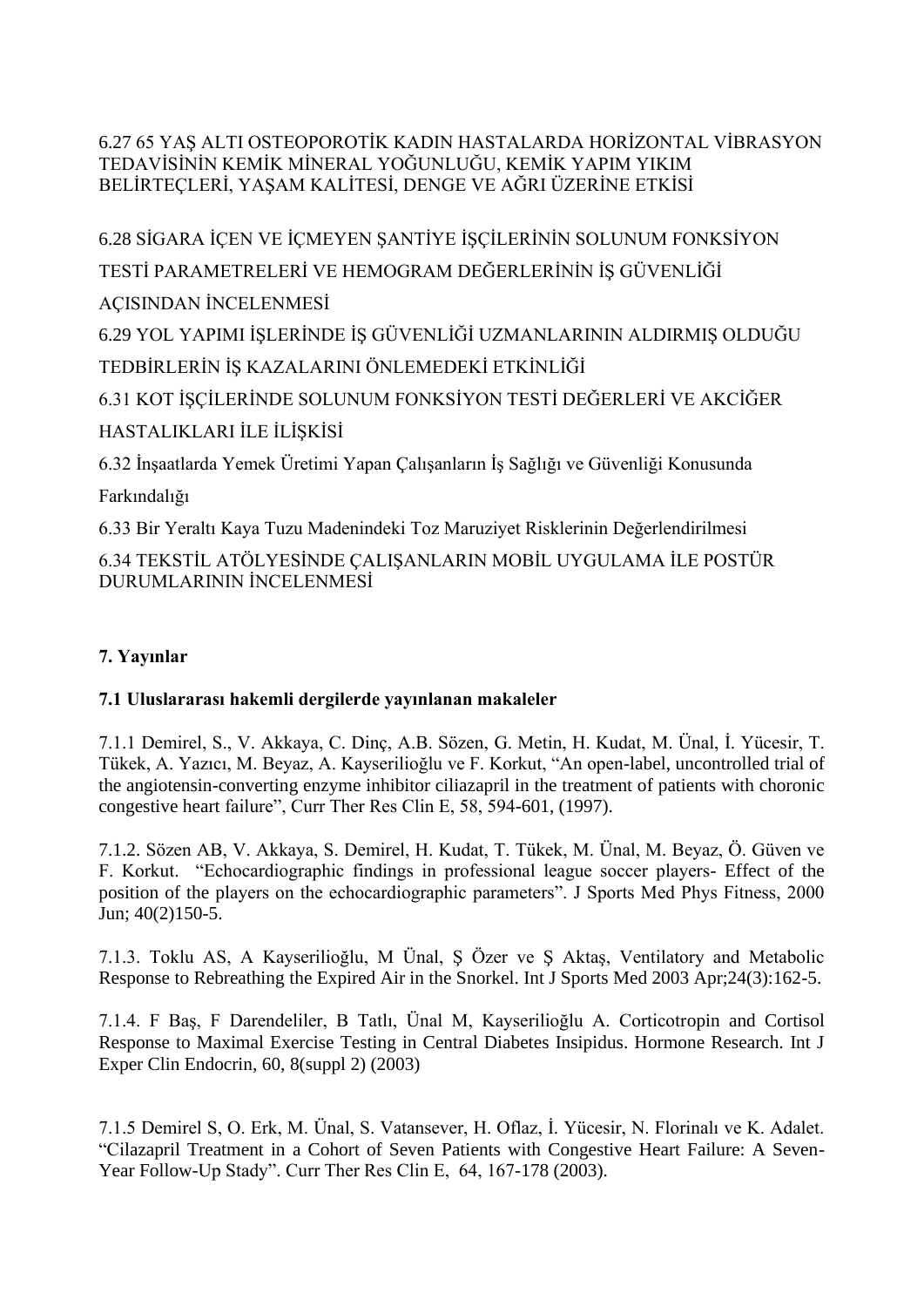7.1.6. Ünal M ve DÖ. Ünal. "Gene Doping in Sports", Sports Med, 2004;34(6):357-62.

7.1.7. A. Demir, F. Salman, B. Kıran, M. Ünal, G. Yıllar, N. Okunuş and T. Yılmaz. "The Effect of Aerobic and Anaerobic Exercise According to Bruce Protocol on Apoptosis in Type I Diabetes Mellitus". Diabetologia, 47 (1), (2004)

7.1.8. Salman F, B. Kıran, M. Ünal, G. Gedik, S. Salman, G. Yıllar, E. Özer, T. Yılmaz and N. Dinççağ. " Effect of Exercise on Immun Parameters in Type I Diabetes". Diabetologia, 47 (1), (2004)

7.1.9. Ünal M, T. Şahinkaya, D. Namaraslı, V. Akkaya ve A. Kayserilioğlu. "The Prevalance of Exercise Induced Bronchoconstriction in Elite Athletes". J Sports Science Med, 3, 57-59 (2004).

7.1.10. Ünal M, DO Unal, F. Salman, AK. Baltacı, R. Moğulkoç. "The Relation Between Serum Leptin Levels and Max  $VO<sub>2</sub>$  in Male Patients With Type-I Diabetes and Healthy Sedentary Males". Endocr Res 2004 Aug;30(3):491-8.

7.1.11. Ünal M, DÖ. Ünal, AK. Baltacı, R. Moğulkoç ve A. Kayserilioğlu. "Investigation of Serum Leptin Levels in Professional Male Football Players and Healthy Sedentary Males". Neuro Endocrinol Lett, 2005 Apr;26(2):148-51.

7.1.12. Ünal M, T Şahinkaya, D Namaraslı. The Effect of Acut Creatinine Monohydrate Loading on Wingate Test Result in 18-21 years Old Male Soccer Players. Acta Physiol Hungarica (2005)

7.1.13. Ünal M, DÖ Ünal, AK Baltacı and Moğulkoç R. Investigation of Serum leptin Levels and VO<sup>2</sup> Max Value in Trained Yaung Male Atlethes and Healthy Males Acta Physiol Hungarica 2005;92(2):173-9.

7.1.14. Ünal M, S Erdem, G Deniz. The Effects Of Chronic Aerobic And Anaerobic Exercises On Lymphocyte Subgroups. Acta Physiol Hung 2005;92(2):163-71.

7.1.15. F Baş, F Darendeliler, B Tatlı, Ünal M\*, Kayserilioğlu A. Corticotropin and Cortisol Response to Maximal Exercise Testing in Central Diabetes Insipidus. Pediatr Int. 2007 Feb;49(1):53-7

7.1.16. Alioğlu B., Ertuğrul T., Ünal M. Cardiopulmonary Responce of Asthmatic Childern to Exercise: Analysis of Systolic and Diastolic Function. Rediatr Pulmunol. 2007 Mar;42(3):283-9.

7.1.17 F Salman, G Erten, Ünal M, B Kiran, S Salman, G Deniz, MT Yılmaz, N Dinççağ. Effect of Acute Maximal Exercise on Lymphocyte Subgroups in Type I Diabetes. Acta Physiol Hung. 2008 Mar;95(1):77-86

7.1.18 [Kasimay](http://www.ncbi.nlm.nih.gov/pubmed?term=%22Kasimay%20%C3%96%22%5BAuthor%5D) Ö, [Yıldırım](http://www.ncbi.nlm.nih.gov/pubmed?term=%22Yildirim%20A%22%5BAuthor%5D) A, [Ünal M,](http://www.ncbi.nlm.nih.gov/pubmed?term=%22%C3%9Cnal%20M%22%5BAuthor%5D) [Kaçar Ö,](http://www.ncbi.nlm.nih.gov/pubmed?term=%22Ka%C3%A7ar%20%C3%96%22%5BAuthor%5D) [Bilsel S,](http://www.ncbi.nlm.nih.gov/pubmed?term=%22Bilsel%20S%22%5BAuthor%5D) [Kurtel H.](http://www.ncbi.nlm.nih.gov/pubmed?term=%22Kurtel%20H%22%5BAuthor%5D) The involvement of nitric oxide and endothelin-1 in exercise-induced bronchospasm in young soccer players. Clin J Sport Med. 2011 May; 21(3):237-42.

7.1.19. [Agopyan A,](http://www.ncbi.nlm.nih.gov/pubmed?term=Agopyan%20A%5BAuthor%5D&cauthor=true&cauthor_uid=24013285) [Tekin D,](http://www.ncbi.nlm.nih.gov/pubmed?term=Tekin%20D%5BAuthor%5D&cauthor=true&cauthor_uid=24013285) [Unal M,](http://www.ncbi.nlm.nih.gov/pubmed?term=Unal%20M%5BAuthor%5D&cauthor=true&cauthor_uid=24013285) [Kurtel H,](http://www.ncbi.nlm.nih.gov/pubmed?term=Kurtel%20H%5BAuthor%5D&cauthor=true&cauthor_uid=24013285) [Turan G,](http://www.ncbi.nlm.nih.gov/pubmed?term=Turan%20G%5BAuthor%5D&cauthor=true&cauthor_uid=24013285) [Ersoz A.](http://www.ncbi.nlm.nih.gov/pubmed?term=Ersoz%20A%5BAuthor%5D&cauthor=true&cauthor_uid=24013285)Isokinetic strength profiles of thigh muscles of modern dancers in relation to their experience level. [Med Probl Perform Art.](http://www.ncbi.nlm.nih.gov/pubmed/24013285) 2013 Sep;28(3):137-44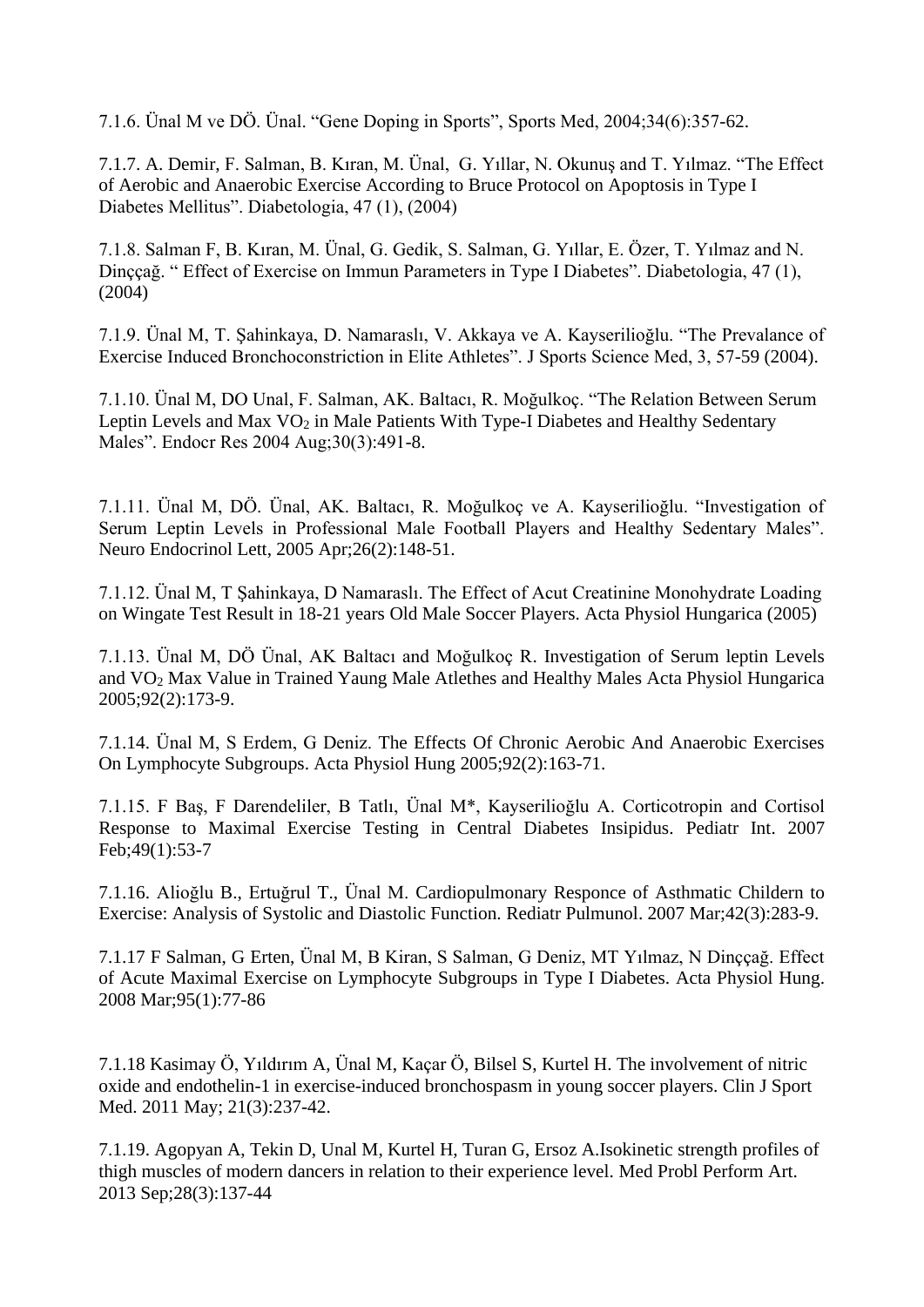7.1.20. Agopyan A. Ünal M. Tekin D. Kurtel H. The acute effects of static stretching on isokinetic thigh strength on modern dancers, J Sports Med Phys Fitness, 2013 Oct;53(5):538-50.

7.1.21. Karatosun H. Ünal M. Anaerobic Thresholds Assessment from respiratory measurments during incremental exercise on male and female students of physical education and sport depertment. Med Sport 2014;66:555-63

7.1.22. Agopyan A. Ünal M, Tekin D, Kurtel H. PULMONARY AND BIOCHEMICAL CHARACTERISTICS OF SMOKER AND NON-SMOKER MODERN DANCERS, Rev Bras Med Esporte – Vol. 22, No  $1 - \text{Jan/Fev}, 2016$ 

7.1.23 Kaşarcı A. H., Bulut N., Unal M. Evaluation of the Pulmonary Function Test Parameters and Hemograms of Bakelite Workers. Acta Physiologica 09/2015; 215:39-39.

7.1.24 Berber H., Dağ A., Kara E., Ünal M., Kuran B., Bilen E. Efficacy of Yoga in Dorsal Pain. Yoga, Physical Therapy and Rehabilitation. DOI: 10.29011/ YPTR 150. 000050 -2018

7.1.25 ÜNAL M. [Exercise for Alzheimer Patients.](https://scholar.google.com.tr/scholar?oi=bibs&cluster=9873624805062165909&btnI=1&hl=tr) ACTA PHYSIOLOGICA. 11:11: 225, 2018/12/1

7.1.26 Ünal M., Irez T. COVID 19 Disease Caused by Coronavirus 2 (SARSCoV-2) (Severe Acute Respiratory Syndrome) 18(4): 1-11, 2020; Article no.AJMAH.56613 ISSN: 2456-8414

7.1.27 Unal M. Exercise and neurogenesis. J Ist Faculty Med. Published online April XX, 2021. p1-5 doi: 10.26650/IUITFD.2020.0066

7.1.28 UNAL M. and IREZ T. Int J Sports Exerc Med 2021, 7:184 DOI: 10.23937/2469- 5718/1510184 Volume 7 | Issue 1

7.1.29 Ural İ. H., Hakan M. T., Duymaz T. ve Ünal M. Effects of Intra-Articular Viscosuplement Injection on The Isokinetic Muscle Test Values of Patients with Knee Osteoarthritis. Kocaeli Med J. 2021;10(Ek Sayı 2):25-31 doi: [10.5505/ktd.2021.84748](https://dx.doi.org/10.5505/ktd.2021.84748) ISSN  $2147 - 0758$ 

### **7.2 Uluslararası bilimsel toplantılarda sunulan ve bildiri kitabında (Proceeedins) basılan bildiriler.**

**7.2.1.** Dinç C, O. Turan, T. Şahinkaya, A. Yazıcı, **M. Ünal,** C. Güler, İ. Yücesir, A. Kayserilioğlu. "The Effect of Chronic Aerobic and Anaerobic Exercises on Serum Lipid and Lipoprotein Profile in Sedantery Men". *The 11th Balkan Congres of Sports Medicine, The 7th Turkis Sports Medicine Congress,* Antalya, **44**, 1999.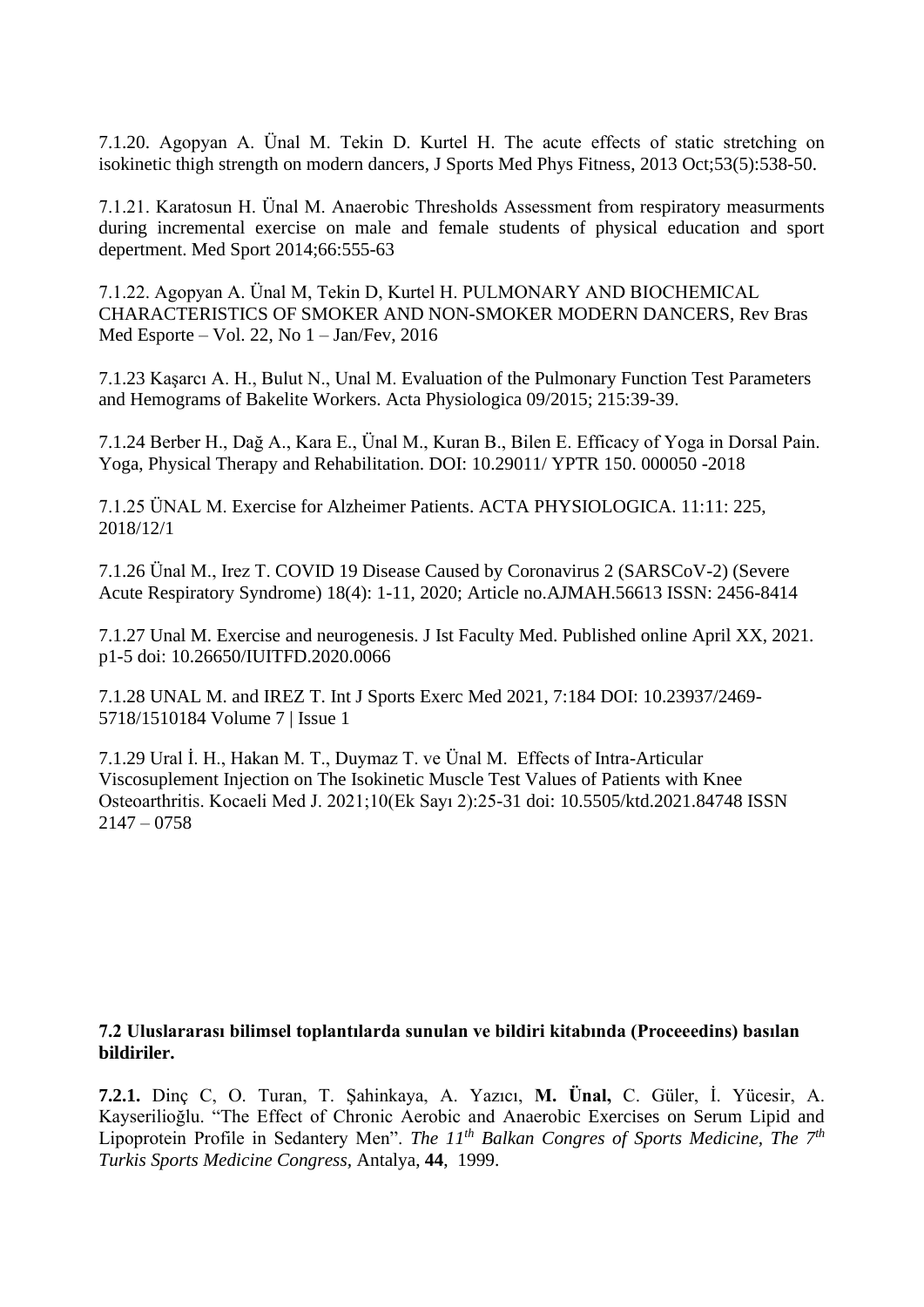**7.2.2. Ünal M,** S. Erdem, G. Deniz G, Kayserilioğlu A, Araslı M. "The Effect of Acut Aerobic and Anaerobic Exercises on Immun Parametre". *The 11th Balkan Congres of Sports Medicine, The 7th Turkis Sports Medicine Congress,* Antalya, **55**, 1999.

**7.2.3.** Şahinkaya T, C. Güler, İ. Yücesir, C. Dinç, **M. Ünal**, C. Türkel, A. Kayserilioğlu. "The Effects of Knee Extension/Flexion and Ankle Plantar/Dorsiflexion Isokinetik Exercises to Explosive Power of Sedantery Men". *The 11th Balkan Congres of Sports Medicine, The 7th Turkis Sports Medicine Congress,* Antalya, **62**, 1999.

**7.2.4.** Öztürk G, C. Güler, A. Yazıcı, T. Şahinkaya, C. Dinç, İ. Yücesir, **M. Ünal**, A. Kayserilioğlu. "The effects of Isometric Knee extension Training Programs with Different Frequencies to Anaerobic Power". *The 11th Balkan Congres of Sports Medicine, The 7th Turkis Sports Medicine Congress,* Antalya, **63**, 1999.

**7.2.5. Ünal M,** T. Şahinkaya, C. Dinç, A. Yazıcı, C. Güler, A. Kayserilioğlu. "Evaluation of Wingate Results of Professional Male Footbal Players and Sedantery Male". *The 11th Balkan Congres of Sports Medicine, The 7th Turkis Sports Medicine Congress,* Antalya, **65,** 1999.

**7.2.6.** Bayraktar B, C. Güler, T. Şahinkaya, İ. Yücesir, **M. Ünal,** C. Dinç, A. Kayserilioğlu, K. Şahinoğlu. "Differences Between Extension and Flexion Strength on Knees when Hip is on the Neutral Position and 90<sup>0</sup> Flexion". *The 11th Balkan Congres of Sports Medicine, The 7th Turkis Sports Medicine Congress,* Antalya, **18**, 1999.

**7.2.7. Ünal M,** S. Erdem, G. Deniz, A. Kayserilioğlu. "The Effects of Acut-Cronic Aerobic and Anaerobic Exercises on Lymphocyte Subsets". *26th Internatinal Congress of The Turkish Physiological Society.* Eskişehir, 2002.

**7.2.8. Ünal M,** T. Şahinkaya ve A. Kayserilioğlu. "The İnvestigation of Wingate test results of Sedanter Men and Athlets of Different Branches". *7th İnternational Congress of The Sport Science,* Antalya, **149,** 2002.

**7.2.9.** Türkel C, **M. Ünal,** T. Şahinkaya, C. Güler, A. Kayserilioğlu ve N. Türkel. "The Effect of Maximal Isometric Knee Extention/Flexion Working to Anaerobic Power in Sedantery Men". *7th İnternational Congress of The Sport Science,* Antalya, **093,** 2002.

**7.2.10.** Albayrak SY, B. Topçu, **M. Ünal,** A. Arslan, E. Kaşıkçıoğlu, T. Şahinkaya, D. Namaraslı ve A. Kayserilioğlu. "The Comparison of Heamatological and Respiratory Parameters Between The Turkish National Karate Team and Sedantery Group". *7th İnternational Congress of The Sport Science,* Antalya, **147,** 2002.

**7.2.11.** Bas F, R. Bundak, B. Tatlı, A. Kayserilioğlu, **M. Ünal** ve F. Darendeliler. "Corticotropin and Cortisol Response to Heavy exercise in Central Diabetes Insipidus". *42nd European Society for Paediatric Endocrinology (ESPE*), Hormone Research. Ljubljana, Slovenia, 2003.

**7.2.12. Ünal M,** T. Şahinkaya, D. Namaraslı. "Metabolic and maximal exercise test of Turkish Professional Soccer Players-a comparation of the seasons 1990-1991 and 2002-2003." 8*th İnternational Congress of The Sport Science,* Antalya, 2004.

**7.2.13.** Namaraslı D, **M. Ünal**, T. Şahinkaya, A. Kayserilioğlu. "Postural Analysis in Professional Ballet Dancers." 8*th İnternational Congress of The Sport Science,* Antalya, 2004.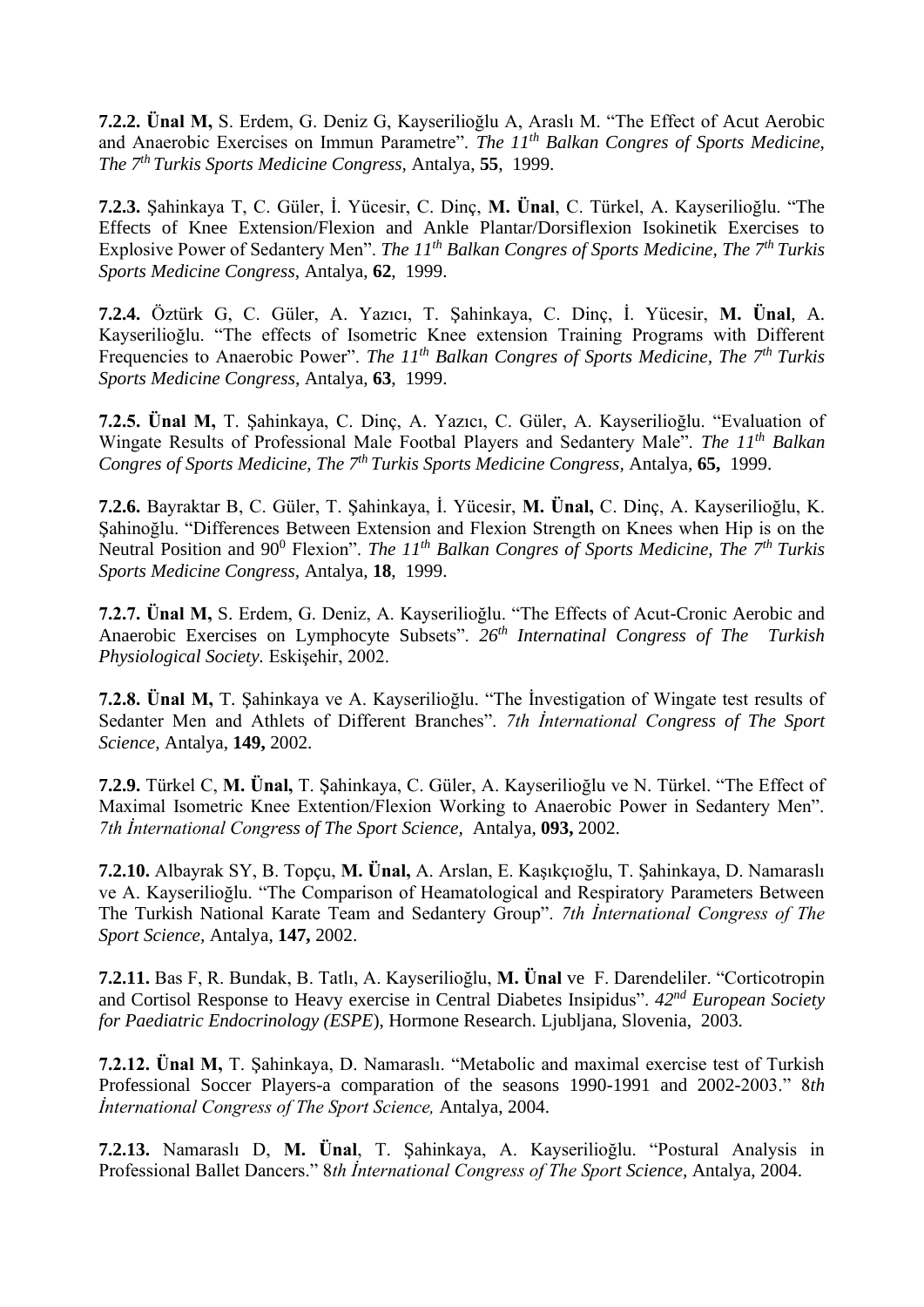**7.2.14.** Namaraslı D, **M. Ünal**, T. Şahinkaya, A. Kayserilioğlu. "Body Composition and Antropometric Measurements in Professional Ballet Dancers." 8*th İnternational Congress of The Sport Science,* Antalya, 2004.

**7.2.15.** Salman F**,** B. Kıran, **M. Ünal**, G. Gedik, S. Salman, G. Yıllar, E. Özer, T. Yılmaz and N. Dinççağ. " Effect of Exercise on Immun Parameters in Type I Diabetes". *Abstracts of The 40th Annual Meeting of TheEASD*. Munich, **680,** 2004.

**7.2.16.** A. Demir**,** F. Salman, B. Kıran, **M. Ünal**, G. Yıllar, N. Okunuş and T. Yılmaz. "The Effect of Aerobic and Anaerobic Exercise According to Bruce Protocol on Apoptosis in Type I Diabetes Mellitus". *Abstracts of The 40th Annual Meeting of TheEASD*. Munich, **682,** 2004.

**7.2.17** Ö. Kasımay, D. Sevinç, S.Ö. İşeri, K. Ulucan, **M. Unal,** A.İ. Güney, H. Kurtel. Skeletal muscle gene ACTN3 and physical performance. European Human Genetics Conference, Barselona, İspanya, 31 Mayıs-3 Haziran 2008. (European Journal of Human Genetics 2008, 16(2): 374.)

**7.2.18** Ö. Kasımay, D. Sevinç, S.Ö. İşeri, K. Ulucan, **M. Ünal**, İ. Güney, H. Kurtel. Skeletal muscle gene actn3 and physical performance: genotype-phenotype relation. VIth European Sports Medicine Congress, Antalya, Türkiye, 14-18 Ekim 2009. (Journal of Sports Science and Medicine 2009, 8(11): 287-288.)

**7.2.19** Tekin, D., Agopyan, A., **Unal, M.,** Kurtel, H., Turan, G., Ersoz, A. The isokinetic strength profiles of quadriceps and hamstrings muscles on contemporary dancers in comparison to their dancing career. 21st Annual Meeting of the International Association for Dance Medicine & Science (IADMS) October 13 -15, 2011, Washington, DC, USA*.*

**7.2.20** Feyza Akan Begoglu 1 , Banu Kuran1 , Figen Yılmaz1 , **Mehmet Unal 2** EFFECT OF HORIZONTAL VIBRATION THERAPY ON BONE DENSITY, BONE TURNOVER, PAIN, BALANCE AND QUALITY OF LIFE IN OSTEOPOROTIC WOMEN AGED BETWEEN 45- 65 YEARS, IOF Abu Dhabi 2015

**7.2.21** *Adnan DURSUN <sup>1</sup> ,Hilal BERBER<sup>1</sup> , K.Banu KURAN<sup>2</sup> ,Mehmet ÜNAL<sup>1</sup> , F.Erkal BİLEN.*  Tekstil İşçilerinde Bel Ağrı Prevalansının Değerlendirilmesi ve Saptanması. I. Uluslararası İş Sağlığı ve Güvenliği Kongresi, 6-7 Aralık 2017, İstanbul

- *7.2.22 A.Mustafa Dokumacı,Ekin Akalan, Mehmet ÜNAL<sup>1</sup> ,K.Banu KURAN<sup>2</sup> ,F.Erkal BİLEN<sup>1</sup> .*  Tır Şoförlerinde Kas Kısalıklarının Ve Bel Ağrısının Değerlendirilmesi. I. Uluslararası İş Sağlığı ve Güvenliği Kongresi, 6-7 Aralık 2017, İstanbul
- *7.2.23 Sultan İĞREK <sup>1</sup> ,Hilal BERBER<sup>1</sup> , Ioakim IPSEFTEL<sup>1</sup> , Mehmet ÜNAL<sup>1</sup> ,K.Banu KURAN<sup>2</sup> ,F.Erkal BİLEN.* Bel Ağrısı Olan Sınıf Öğretmenlerinde Ağrı Ve Günlük Yaşam Kalitelerinin Değerlendirilmesi. I. Uluslararası İş Sağlığı ve Güvenliği Kongresi, 6-7 Aralık 2017, İstanbul
- 7.2.24 Eda Kurt, Arzu Dağ<sup>1</sup>, Mehmet Ünal<sup>1</sup>, F. Erkal Bilen<sup>1</sup>, Banu Kuran<sup>1</sup>. "Serebral Palsi'li Çocuklarda Gövde Kontrolü İle Üst Ekstremite Fonksiyonu Arasındaki İlişki". PROF. DR. HIFZI ÖZCAN 7. ULUSLARARASI CEREBRAL PALSY VE GELİŞİMSEL BOZUKLUKLAR KONGRESİ (23 - 25 ŞUBAT 2018)
- 7.2.25 Arzu Kahraman<sup>1</sup>, Arzu Dağ<sup>1</sup>, Mehmet Ünal<sup>1</sup>, F. Erkal Bilen<sup>1</sup>, Banu Kuran<sup>1</sup>. "Yürüme Problemi Olan Serebral Palsi'li Çocukların Annelerindeki Bel Ağrısının Yaşam Kalitesi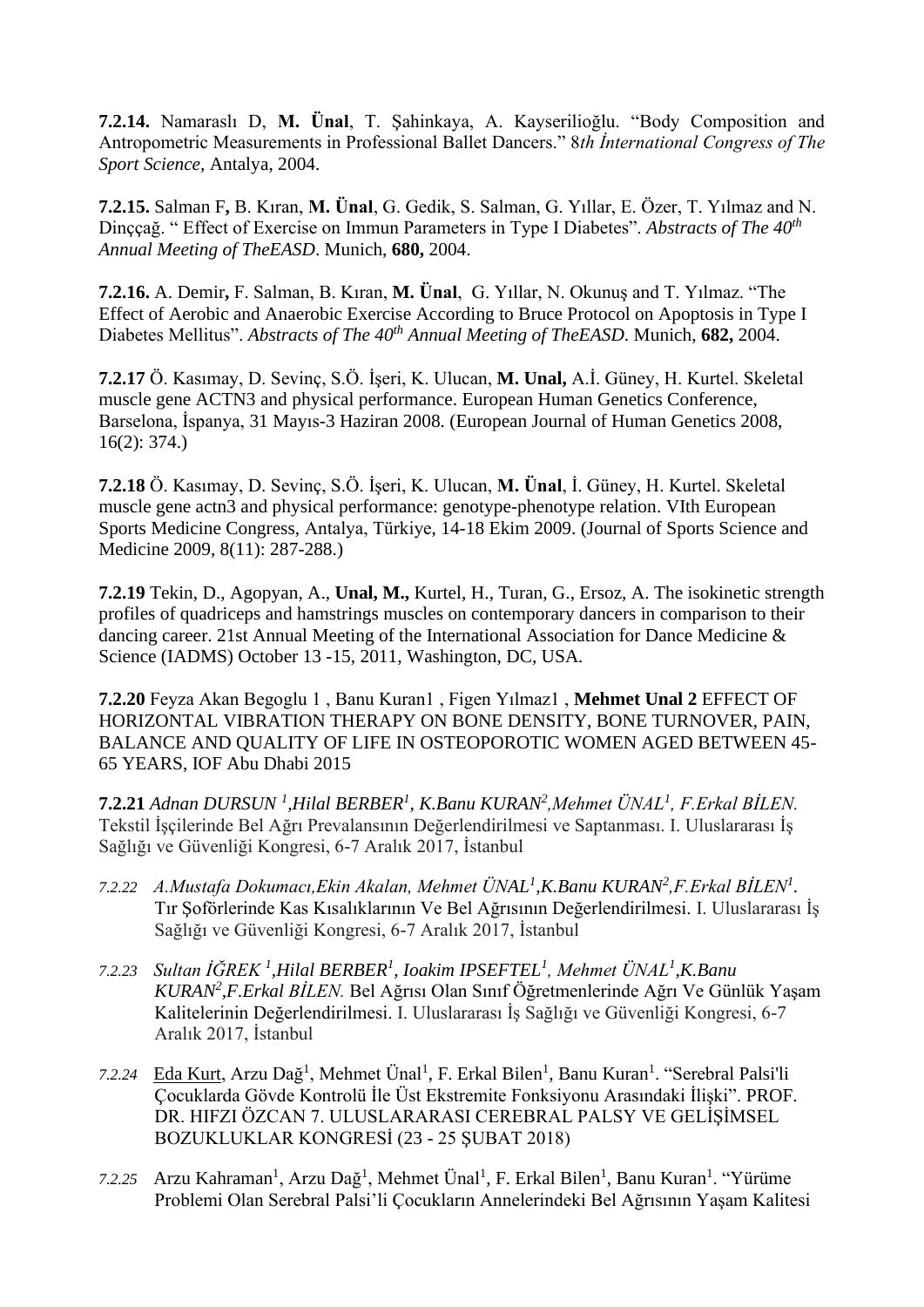Üzerine Etkisi". PROF. DR. HIFZI ÖZCAN 7. ULUSLARARASI CEREBRAL PALSY VE GELİŞİMSEL BOZUKLUKLAR KONGRESİ (23 - 25 ŞUBAT 2018)

- 7.2.26 Hatice Kılıç<sup>1</sup>, Arzu Dağ<sup>1</sup>, Mehmet Ünal<sup>1</sup>, F. Erkal Bilen<sup>1</sup>, Banu Kuran<sup>1</sup>. "Antetorsiyon Cerrahisi Öncesi ve Sonrası Serebral Palsi'li Çocukların Yürüyüşünün Değerlendirilmesi". PROF. DR. HIFZI ÖZCAN 7. ULUSLARARASI CEREBRAL PALSY VE GELİŞİMSEL BOZUKLUKLAR KONGRESİ (23 - 25 ŞUBAT 2018)
- *7.2.27* Onur Çelik, Merve Çepni, Arzu Dağ, Banu Kuran, Mehmet Ünal, F. Erkal Bilen Voleybol Oynayan Sporcularda Mevkilere Göre Skapular Diskinezi Değerlendirmesi İstanbul Yeni Yüzyıl Üniversitesi 17. Uluslararası Katılımlı Spor Hekimliği Kongresi, 22-24 Mart 2019, Antalya
- *7.2.28* Özkılıçcı G., Ünal M. and Hakan A. K. INVESTIGATION OF THE RELATIONSHIP BETWEEN LIFE QUALITY OF ACADEMICIANS, JOB INVOLVEMENT AND ORGANIZATIONAL TRUST LEVELS DURING COVID-19 PROCESS. World Pandemic Research Conference May 01-2021 Ankara
- 7.2.29 SAYDAM D., BIÇAK H. D., K<sup>1</sup>, TERZİ M., HAKAN A. K., ÖZKILIÇCI G and ÜNAL M. Covid-19 Salgını Sebebiyle Uygulanan Uzaktan Eğitim Sürecinin Akademisyenlerin Beslenme Alışkanlıklarına Etkisi. 5. ULUSLARARASI BESLENME OBEZİTE VE TOPLUM SAĞLIĞI KONGRESİ 19-20 Mayıs 2021. E-ISBN: 978-625-7367-15-8 [http://www.beslenmeobezitevetoplumsagligikongresi.org/](https://www.kongreuzmani.com/5-uluslararasi-beslenme-obezite-ve-toplum-sagligi-kongresi.html)

*7.2.30*

### **7.3 Yazılan uluslararası kitaplar veya kitaplarda bölümler**

### **7.4 Ulusal hakemli dergilerde yayınlanan makaleler**

**7.4.1.** Beyaz, M., C. Dinç, **G. Metin**, M. Ünal, İ. Yücesir, C. Güler ve A. Kayserilioğlu, "Yüzücülerin maksimal oksijen tüketimine göre egzersize olan cevaplarının karşılaştırılması", *Yüzme Bilim ve Teknoloji Dergisi*, **18**, 3-7, (1998).

**7.4.2.** Metin, G., M. Beyaz, İ. Yücesir, T. Şahinkaya, C. Dinç, **M. Ünal,** C. Güler ve A. Kayserilioğlu, "Aynı yaş grubundaki milli yüzücülerle milli olmayan yüzücülerin dinamik ve statik akciğer hacimlerinin karşılaştırılması", *Yüzme Bilim ve Teknoloji dergisi*, **18**, 8-9, 1998.

**7.4.3.** Metin, G., **M. Ünal,** C. Dinç, İ. Yücesir, C. Güler, M. Beyaz ve A. Kayseriloğlu, "Yüzücülerde yaş gruplarına göre dinamik ve statik akciğer hacimlerinin mukayesesi," *Yüzme Bilim ve Teknoloji Dergisi*, **18**, 10-13, 1998.

**7.4.4.** Beyaz, M., **G. Metin**, C. Dinç, İ. Yücesir, M. Ünal, C. Güler ve A. Kayserilioğlu, "Milli yüzücüler ile milli olmayan yüzücülerin fizyolojik ve metabolik parametrelerinin karşılaştırılması", *Yüzme Bilim ve Teknoloji Dergisi*, **18**, 14-17, 1998.

**7.4.5.** Dinç, C., **M. Ünal,** M. Beyaz, C. Güler, T. Şahinkaya, G. Metin ve A. Kayserilioğlu, "Yüzücülerde yaş gruplarına göre kan parametrelerinin değerlendirilmesi", *Yüzme Bilim ve Teknoloji Dergisi*, **18**, 18-20, 1998.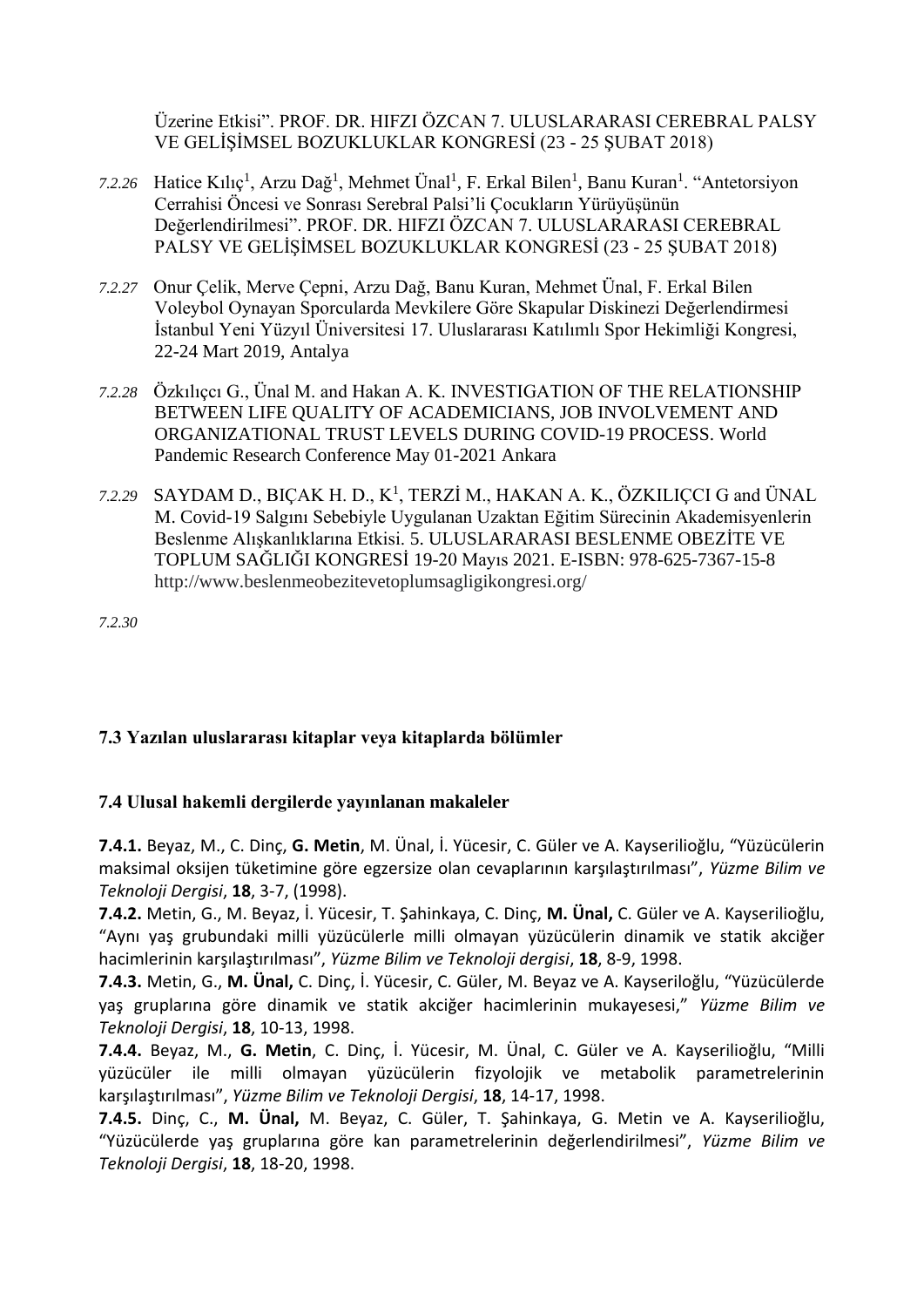**7.4.6.** Beyaz, M., **G. Metin**, C. Dinç, İ. Yücesir, M. Ünal, C. Güler ve A. Kayserilioğlu, "Yüzücülerin cinsiyetlerine göre maksimal egzersize olan cevaplarının karşılaştırılması", *Yüzme Bilim ve Teknoloji Dergisi*, **18**, 21-25, 1998.

**7.4.7. Ünal M,** C. Dinç, G. Metin, C. Güler, T. Şahinkaya, M. Beyaz ve A. Kayserilioğlu. "Yüzücülerin Yaş Gruplarına Göre Kardiyovasküler Parametreleri ve Spor Yılları ile İstirahat Kalp Hızı Arasındaki İlişkinin İncelenmesi". *Yüzme Bilim ve Teknoloji Dergisi.* **19**(3):7-11, 1998.

**7.4.8.** Beyaz M, Metin G, Dinç C, **Ünal M,** Yücesir İ, Güler C, ve Kayserilioğlu A. "Yüzücülerin İstirahat Kalp Hızlarına Göre Metabolik Parametrelerinin Karşılaştırılması". *Yüzme Bilim ve Teknoloji Dergisi.* **19**(3),12-15, 1998.

**7.4.9. Ünal M.** "Egzersiz ve İmmun Sistem", *Hipokrat Dergisi*. **8**, 294-301, (1999).

**7.4.10. Ünal M.** "Sporcularda Kasık Ağrıları". *Hipokrat Dergisi*. **8,** 280-287, (1999).

**7.4.11.** Dinç C, **M. Ünal** ve A. Kayserilioğlu. "Takım Doktorluğu". *Hipokrat Dergisi*. **8**, 291-294, (1999).

**7.4.12 Ünal M.,** S. Erdem, A. Kayserilioğlu ve G. Deniz. "Aerobik ve Anaerobik Akut Egzersizlerin İmmun Parametreler Üzerindeki Etkileri", *İstanbul Tıp Fakültesi Mecmuası,* **64**, (2001).

**7.4.13. Ünal M.,** D. Namaraslı ve A. Kayserilioğlu. "Egzersizle İlişkili Baş Ağrıları", *Ağrı*, **13**, 15-21 (2001).

**7.4.14 Ünal M,** A. Kayserilioğlu, S. Albayrak, E. Kaşıkçıoğlu, T. Şahinkaya ve D. Namaraslı. "16-38 Yaş Grubu Profesyonel ve Amatör Erkek Futbolcuların Metabolik ve Efor testi Sonuçlarının Karşılaştırılması". *İstanbul Tıp Fakültesi Mecmuası.* **64,** 264-270 (2001).

**7.4.15 Ünal M,** A. Kayserilioğlu, E. Kaşıkçıoğlu, S. Yıldız, Ö. Bekar, P. Yılmaz, A. Arslan, D. Namaraslı. "Profesyonel Kürekçilerin Metabolik ve Efor Testleri Sonuçlarının Değerlendirilmesi". *Spor ve Tıp Dergisi.* **9**, 53-56 (2001).

**7.4.16 Ünal M,** A. Kayserilioğlu, E. Kaşıkçıoğlu, S. Yıldız, Ö. Bekar, P. Yılmaz, A. Arslan, D. Namaraslı. "16-38 Yaş Grubu Profesyonel Bayan ve Erkek Futbolcuların Metabolik ve Efor Testleri Sonuçlarının KarşılaştırılmasI". *Spor ve Tıp Dergisi* **9**, 36-41 (2001).

7.4**.17 Ünal M.** "Sıcak ve Soğuk Ortamda Egzersiz (I)". *İstanbul Tıp Fakültesi Mecmuası.* **65**(3), 206-210, (2002)

A.10**.18 Ünal M. "**Sıcak ve Soğuk Ortamda Egzersiz (II)". *İstanbul Tıp Fakültesi Mecmuası.* **65**(4), 286-292, (2002).

7.4**.19. Ünal M.** "Sporcu Sağlık Muayeneleri". *Spor ve Tıp Dergisi* **10**(1-2), 38-42, (2002).

7.4**.20.** Albayrak S., A. Kayserilioğlu, C. Dinçer, **M. Ünal** ve E. Kaşıkcıoğlu. "Profesyonel Kürekcilerin Hematolojik ve Solunum Parametrelerinin Sedanter Grup ile Karşılaştırılması", *İstanbul Tıp Fakültesi Mecmuası.* **65**(2), 106-109, (2002).

7.4**.21.** Albayrak S., A. Kayserilioğlu, C. Dinçer, E. Kaşıkcıoğlu ve **M. Ünal.** "Profesyonel ve Amatör Futbolcuların Hematolojik ve Solunum Parametrelerinin Karşılaştırılması", *İstanbul Tıp Fakültesi Mecmuası*, **65**(1), 30-34, (2002).

7.4**.22. Ünal M** ve A. Kayserilioğlu. "Kasık ve Alt Ekstremitelerde Görülen Aşırı Kullanıma Bağlı Yaralanmalar". *Spor ve Tıp Dergisi* **10**(5-6), 20-37, (2002).

7.4**.23. Ünal M** ve DÖ. Ünal. "Sporcularda Doping Kullanımı". *İstanbul Tıp Fakültesi Mecmuası.* **66**(3), (2003).

7.4**.24. Ünal M** ve DÖ. Ünal. "Sporda Doping Kullanımının Tarihçesi". *İstanbul Tıp Fakültesi Mecmuası.* **66**(4), 261-265, (2003).

7.4**.25. Ünal M** ve A. Kayserilioğlu, "16-38 Yaş Grubu Bayan Futbolcuların Metabolik ve Efor Testleri Sonuçlarının Değerlendirilmesi", *Sendrom IV*, **11**(6), 14-18, (2003).

7.4**.26. Ünal M,** B. Topçu, A. Arslan, D. Namaraslı, S. Yıldız ve A. Kayserilioğlu. "Türkiye Karete Erkek Milli Takımı Efor Testi Sonuçları", *Spor ve Tıp Dergisi.* **12(**4), 33-36, (2003).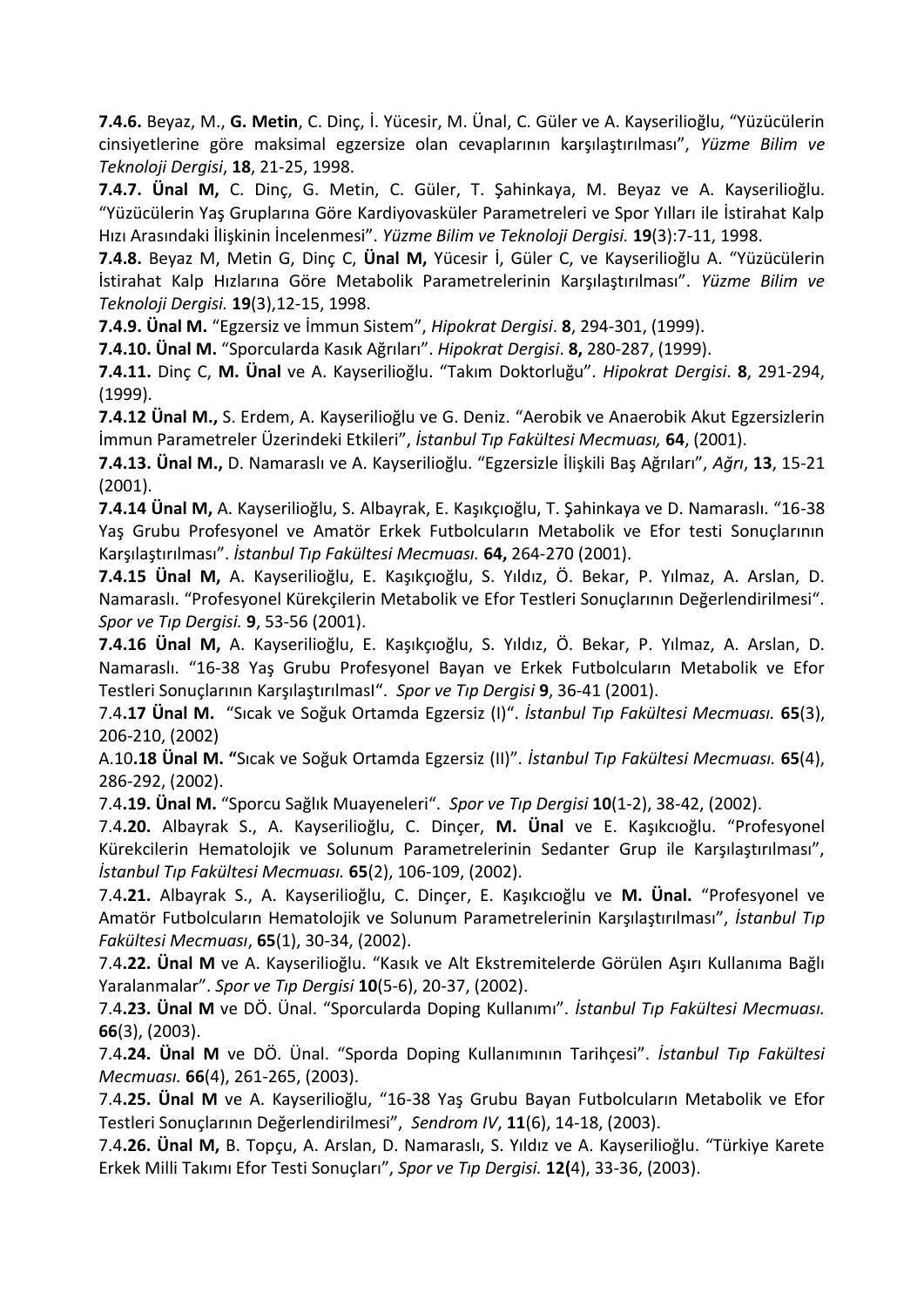7.4**.27.** Albayrak SY, B. Topcu, **M. Ünal,** E. Kaşıkçıoğlu, T. Şahinkaya, D. Namaraslı ve A. Kayserilioğlu. "Türk Milli Karete Takımının Hematolojik ve Solunum Parametreleri". *Spor ve Tıp Dergisi*, **12**(5), 16-20, (2003).

7.4**.28 Ünal M, Kayserilioğlu A,"16-38 Yaş Grubu Erkek Futbolcuların Metabolik ve Efor Testleri Sonuçlarının Değerlendirilmesi".** *Spor ve Tıp Dergisi* **12(2), 29-31, (2003).** 

**7.4.29 Ünal M,** "Leptin". *İstanbul Tıp Fakültesi Mecmuası*. **67(1),** (2004).

**7.4.30. Ünal M,** "Sporcularda Kreatin Desteği ve Egzersiz Performansı Üzerine Etkileri", *Genel Tıp Dergisi* **15(1)**: 43-50 (2005)

**7.4.31. Ünal M,** "Akut Egzersize Kardiyovasküler Adaptasyon", *Sendrom IV*, 2005

**7.4.32. Ünal M,** "Sporda Ergojenik Yardım", *Sendrom IV*, 2005

**7.4.33. Ünal M.** "Egzersize Akut Uyum", *Genel Tıp Dergisi*, 2007;17(ek)

**7.4.34.** Ünal M. Sporcu Sağlık Muayeneleri ve Sporcu Raporları, 14. Pratisyen Hekimlik Kongresi Kitapcığı, 2009

**7.4.35. Ünal M,** Solunum Fizyolojisi ve Egzersize Adaptasyonu, Sporda Beslenme Stratejileri Sempozyumu Kitapcığı, 2009

**7.4.36. Ünal M,** Sıcak ve Soğuk Ortamda Egzersiz, Sporda Beslenme Stratejileri Sempozyumu Kitapcığı, 2009

7.4.37. Ünal M, "Aşırı Kullanıma Bağlı Spor Yaralanmaları", Klinik Gelişim Dergisi, 22(1), 68- 77, 2009

7.4.38. Ünal M. Yaşam Kalitesi ve Egzersiz, Endokrin ve Metabolizma , 2011

7.4.39. Ünal M, "Egzersizle Oluşan Bronkospazm", Solunum Dergisi, 14;25-31, 2012

7.4.40. ÜNAL M., Egzersiz ve Beyinde Yeni Nöron Oluşumu (Nörojenez), Spor hekimliği Dergisi. 3:36-45, 2019

7.4.40. CANER Z. G., ÜNAL M., APAYDIN Z., DAĞ A., OKUR Ş., KARA E, BİLDİk C. COVİD-19 Hastalığı ve Ev Egzersizlerinin Önemi. Journal of Medical Sciences 3:30-37, 2020

7.4.41. ÜNAL M., BİLDİK C., APAYDIN Z., CANER Z. G., DAĞ A., Covid-19 Disease and

Physical Inactivation. Journal of Medical Sciences 4:13-19, 2020

https://doi.org/10.46629/jms.2020.3

7.4.42 ÜNAL M., Chronic Traumatic Encephalopathy, Journal of Medical Sciences 2020, 1(5) 12-17 https://doi.org/10.46629/JMS.2020.24

7.4.43 ÜNAL M. Asymmetric Information Problem in Health Services and Solution Suggestions Journal of Medical Sciences 2021, 2(1) 6-11 https://doi.org/10.46629/JMS.2021.30

### **7.5 Ulusal bilimsel toplantılarda sunulan ve bildiri kitabında basılan bildiriler**

### **Tam metin olarak basılan bildiriler**

**7.5.1.** Metin, G., **M. Ünal**, C. Dinç, İ. Yücesir, C. Güler, M. Beyaz ve A. Kayserilioğlu, "Yüzücülerde yaş gruplarına göre dinamik ve statik akciğer hacimlerinin mukayesesi", *1. Ulusal Yüzme ve Sutopu Sempozyumu*, Bildiri kitabı, 11-14, İstanbul, l995.

**7.5.2.** Metin, G**.,** M. Beyaz, İ. Yücesir, T. Şahinkaya, C. Dinç, **M. Ünal**, C. Güler ve A. Kayserilioğlu, "Aynı yaş grubundaki milli yüzücülerle milli olmayan yüzücülerin dinamik ve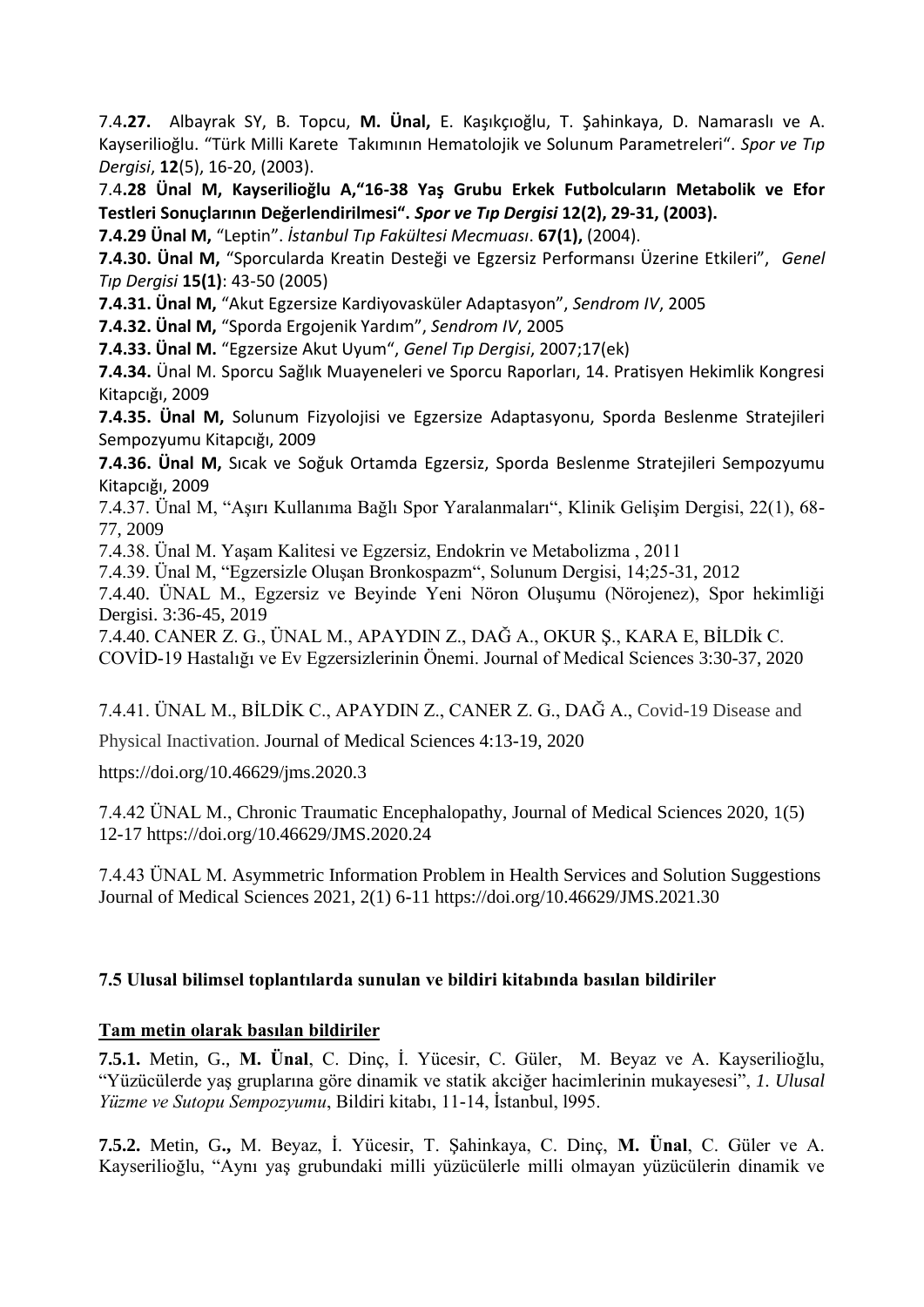statik akciğer hacimlerinin karşılaştırılması", *1. Ulusal Yüzme ve Sutopu Sempozyumu,* Bildiri kitabı, 15-16, İstanbul, 1995.

**7.5.3. Ünal, M.,** C. Dinç, G. Metin**,** C. Güler, T. Şahinkaya, M. Beyaz ve A. Kayserilioğlu, "Yüzücülerin yaş gruplarına göre kardiovasküler parametreleri ve spor yılları ile istirahat kalp hızı arasındaki ilişkinin incelenmesi", *1. Ulusal Yüzme ve Sutopu Sempozyumu,* Bildiri kitabı, 59- 62, İstanbul, 1995.

**7.5.4.** Beyaz, M., G. Metin**,** C. Dinç, İ. Yücesir, **M. Ünal**, C Güler ve A. Kayserilioğlu, "Yüzücülerin cinsiyetlerine göre maksimal egzersize olan cevaplarının karşılaştırılması", *1. Ulusal Yüzme ve Sutopu Sempozyumu*, Bildiri kitabı, 63-66, İstanbul, 1995.

**7.5.5.** Beyaz, M., G. Metin**,** C. Dinç, **M. Ünal**, İ. Yücesir, C. Güler ve A. Kayserilioğlu, "Milli yüzücüler ile milli olmayan yüzücülerin fizyolojik ve metabolik parametrelerin karşılaştırılması". *1. Ulusal Yüzme ve Sutopu Sempozyumu,* Bildiri kitabı, 67-70, İstanbul, 1995.

**7.5.6.** Beyaz, M., G. Metin**,** C. Dinç, **M. Ünal**, İ. Yücesir, C. Güler ve A. Kayserilioğlu, "Yüzücülerin istirahat kalp hızlarına göre metabolik parametrelerinin karşılaştırılması", *1. Ulusal Yüzme ve Sutopu Sempozyumu,* Bildiri kitabı, 71-74, İstanbul, 1995.

**7.5.7.** Beyaz, M., C. Dinç, G. Metin**, M. Ünal**, İ. Yücesir, C. Güler ve A. Kayserilioğlu, "Yüzücülerin maksimal oksijen tüketimine göre egzersize olan cevaplarının karşılaştırılması", *1. Ulusal Yüzme ve Sutopu Sempozyumu*, Bildiri kitabı, 75-79, İstanbul, 1995.

**7.5.8.** Dinç, C., **M. Ünal**, M. Beyaz, C. Güler, T. Şahinkaya, G. Metin ve A. Kayserilioğlu, "Yüzücülerde yaş gruplarına göre kan parametrelerinin değerlendirilmesi", *1. Ulusal Yüzme ve Sutopu Sempozyumu*, Bildiri kitabı, 50-53, İstanbul, 1995.

**7.5.9. Ünal M.** "Sporcularda Kasık Yaralanmaları". *Türkiye Futbol Federasyonu, Sağlık Kurulu Başkanlığı, Doktor, Fizyoterapist ve Masör Gelişim Semineri-II*, Kurs Kitabı, 61-73, İstanbul, 2002.

**7.5.10**. **Ünal M.** "Aşırı Kullanıma Bağlı Yaralanmalar". *Türkiye Futbol Federasyonu, Sağlık Kurulu Başkanlığı, Doktor, Fizyoterapist ve Masör Gelişim Semineri-II*, Kurs Kitabı, 129-154, İstanbul, 2002.

**7.5.11**. Toklu AS, A. Kayserilioğlu, **M. Ünal,** Ş. Özen, Ş. Aktaş. "Şnorkel İçindeki Ekspirasyon Havasının Tekrar Solunmasının Metabolizma ve Solunum Parametreleri Üzerine Etkisi". *Sualtı Bilim ve Teknoloji Toplantısı*, İstanbul, 2002.

**7.5.12**. **Ünal M.** "Sakatlıkların Önlenmesi ve Tekrar Sportif Aktiviteye Dönüşte Takım Doktorlarının Görevleri". *Türkiye Futbol Federasyonu, Sağlık Kurulu Başkanlığı, Doktor, Fizyoterapist ve Masör Gelişim Semineri-III*, Kurs Kitabı, 30-37, İstanbul, 2003.

**7.5.13**. **Ünal M.** "Sıcak ortamda egzersiz". *Türkiye Futbol Federasyonu, Sağlık Kurulu Başkanlığı, Doktor, Fizyoterapist ve Masör Gelişim Semineri-III*, Kurs Kitabı, 50-65, İstanbul, 2003.

**7.5.14. Ünal M.** "Sakatlıkların Önlenmesi ve Tekrar Sportif Aktiviteye Dönüşte Takım Doktorlarının Görevleri". *IX. Türk Spor Hekimliği Kongre Kitabı*. 336-343, Nevşehir, 2003.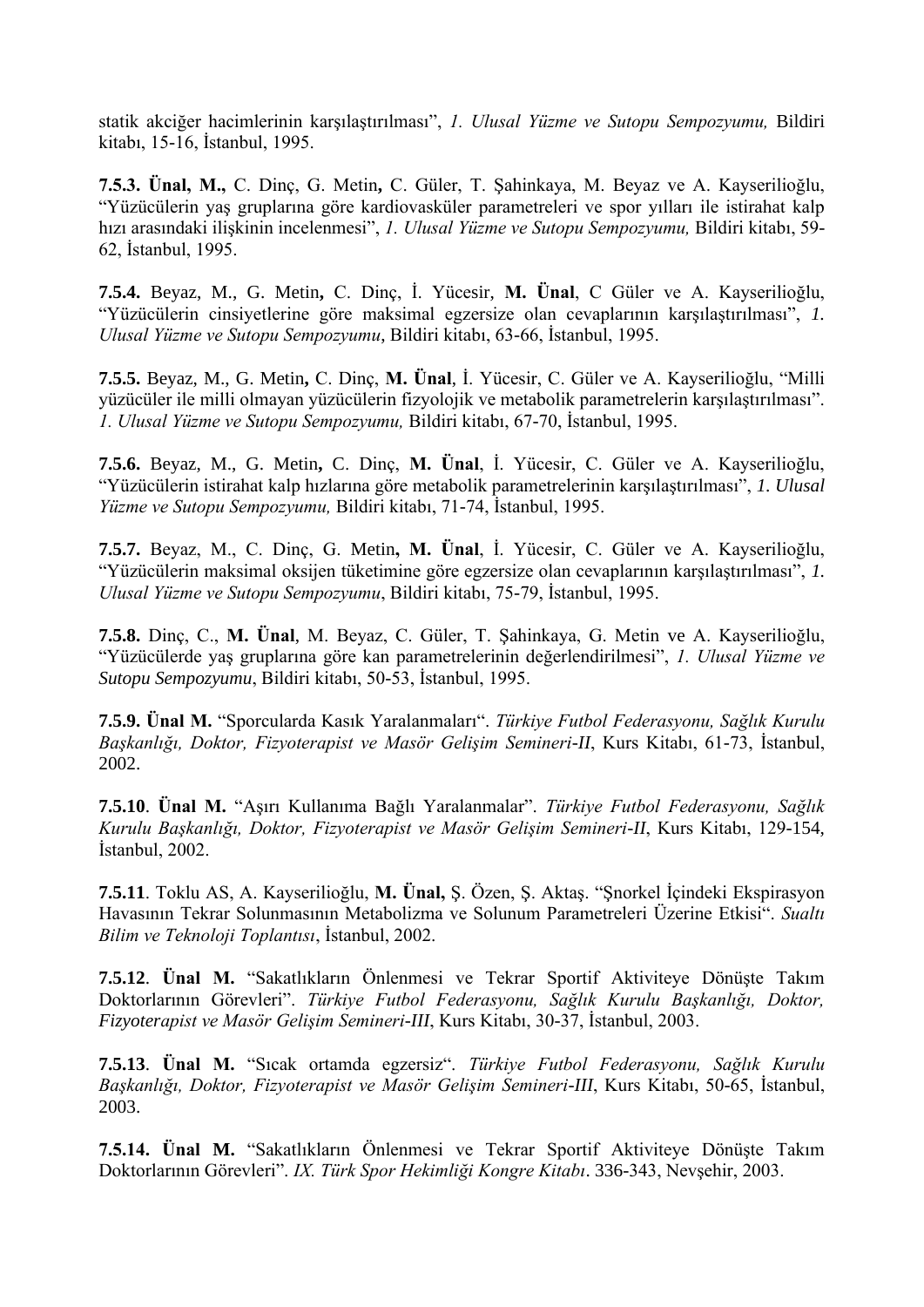**7.5.15. Ünal M.** Yaşam Kalitesi ve Egzersiz, 3. DETEA Günleri Kitapcığı, 43-47, İstanbul, 2011

**7.5.16.** Ünal M, Atletik Performans ve Doping, Ulusal Egzersiz Fizyolojisi Sempozyumu, 18-19 Mayıs 2017, Edirne

#### **Özet olarak basılan bildiriler**

**7.5.17.** Evin, A., G. Metin**, M. Ünal**, C. Dinç, M Beyaz, C. Dinçer ve C. Güler, "Elit bayan futbolcularda fizyolojik parametrelerin stres testine yanıtları", *Spor Bilimleri 3. Ulusal Kongresi*, Özet kitabı, 18, Ankara, 1994.

**7.5.18.** Beyaz, M., C. Dinçer, G. Metin**,** A. Baykan, **M. Ünal**, C. Dinç, C. Güler ve A. Kayserilioğlu, "Bir profesyonel erkek futbol takımının sezon öncesi değerlendirilmesi", *Spor Bilimleri 3. Ulusal Kongresi,* Özet kitabı, 46, Ankara, 1994.

**7.5.19.** Dinç, C., G. Metin**,** C. Bali, C. Güler, **M. Ünal**, M. Beyaz ve A. Kayserilioğlu, "Elit bayan futbolcularda intermittant egzersizin serum lipid profiline olan etkisinin incelenmesi", *Spor Bilimleri 3. Ulusal Kongresi*, Özet kitabı, 49, Ankara, 1994.

**7.5.20. Ünal, M.,** G. Metin, C. Dinç, A. Baykan, M. Beyaz, C. Güler ve A. Kayserilioğlu, "Elit bayan ve erkek sporcuların vücut yağ yüzdelerinin Max VO2 ile ilişkisi" *Spor Bilimleri 3. Ulusal Kongresi*, Özet kitabı, 82, Ankara, 1994.

**7.5.21. Ünal M,** C. Dinç, A. Öncül ve A. Kayserilioğlu. "Kürek Sporu Yapan Sporcuların Kalplerinin EKO Değerlendirmesi ve Bunun Spor Yılları ile Karşılaştırılması". V*. Ulusal Spor Hekimliği Kongresi*, 91, İzmir, 1995.

**7.5.22.** Dinç C, **M. Ünal,** Z. Buğra ve A. Kayserilioğlu. "Kürek Sporunun Kalp Üzerine Olan Fizyolojik Etkilerinin Ekokardiyografik olarak kıyaslanması". V*. Ulusal Spor Hekimliği Kongresi*, 90, İzmir, 1995.

**7.5.23. Ünal M,** Ş. Demirel, V. Akkaya, A. Kayserilioğlu ve F. Korkut. "ACE İnhibitörü Silazapril'in Kronik Konjestif Kalp Yetmezliği Olan Hastalardaki Efor ve Metabolik Testler Üzerindeki Etkileri". *Türk Fizyolojik Bilimler Derneği 29. Ulusal Kongresi Özet Kitabı*. 3, İstanbul, 2001.

**7.5.24. Ünal M,** A. Kayserilioğlu ve S. Erdem. "Aerobik ve Anaerobik Egzersizlerin Max VO<sub>2</sub> Üzerine Etkileri". *Türk Fizyolojik Bilimler Derneği 29. Ulusal Kongresi Özet Kitabı*. 19, İstanbul, 2001.

**7.5.25. Ünal M,** A. Kayserilioğlu, E. Kaşıkcıoğlu, C. Dinçer, S. Albayrak, T. Şahinkaya, D. Namaraslı, A. Arslan, Ö. Bekar, P. Yılmaz, H. Çakmak. "Profesyonel Kürekçilerin Metabolik ve Efor Testleri Sonuçlarının Değerlendirilmesi". *VIII. Ulusal Spor Hekimliği Kongresi Bildiri Kitabı.* 2, İstanbul, 2001.

**7.5.26. Ünal M,** A. Kayserilioğlu, E. Kaşıkcıoğlu, T. Şahinkaya, S. Albayrak, H. Çakmak. Ö. Bekar, P. Yılmaz, C. Dinçer, D. Namaraslı, A. Arslan,"16-38 Yaş Grubu Erkek Futbolcuların Metabolik ve Efor Testi sonuçlarının Değerlendirilmesi". *VIII. Ulusal Spor Hekimliği Kongresi Bildiri Kitabı.* 5, İstanbul, 2001.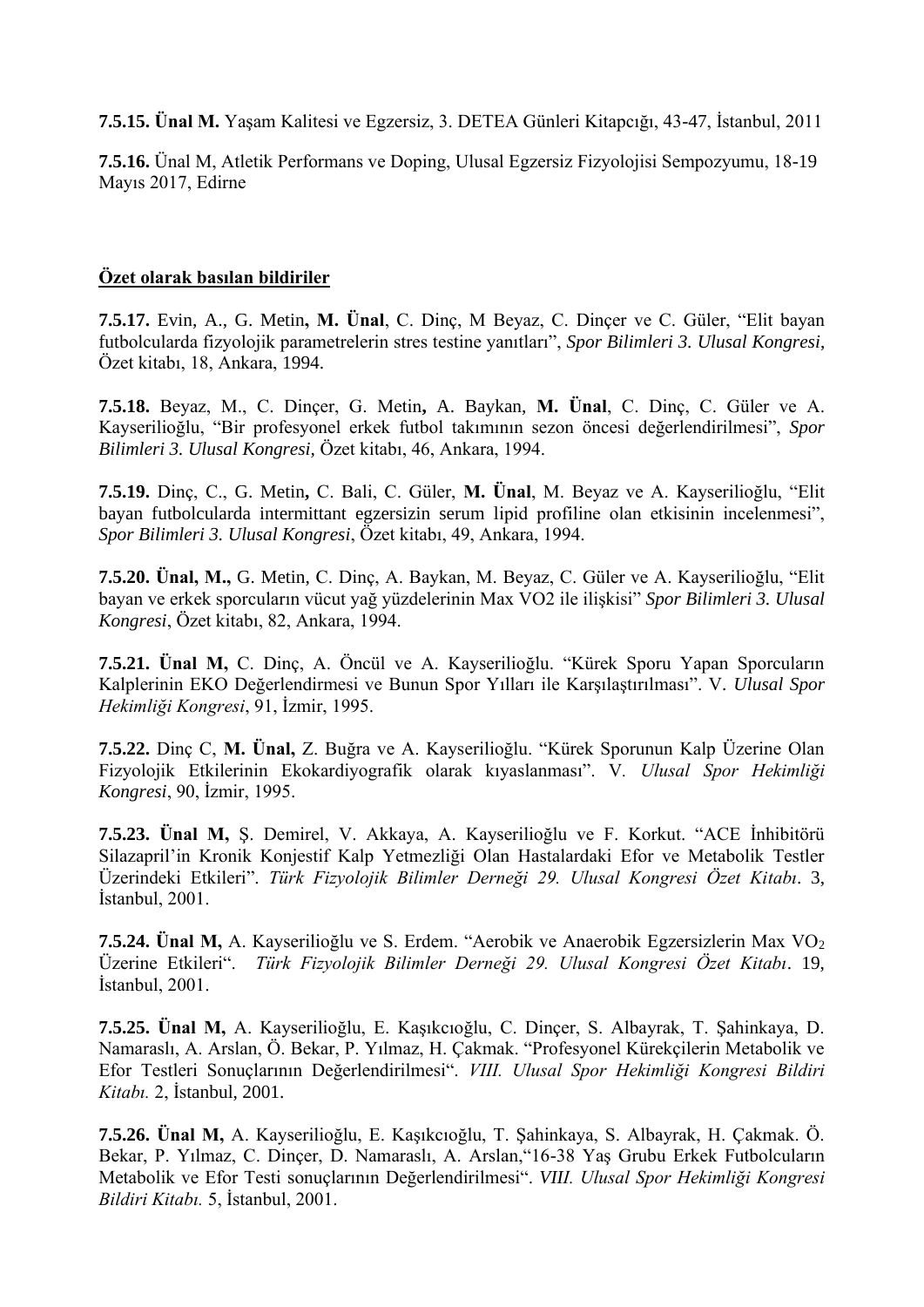**7.5.27**.Kaşıkçıoğlu E, A. Kayserilioğlu, S. Albayrak, **M. Ünal,** T. Şahinkaya, C. Dinçer, A. Arslan, Ö. Bekar, P. Yılmaz, H. Çakmak, D. Namaraslı, H. Kaşıkçıoğlu. "Futbol Oynayan Çocuklarda Elektrokardiyografi Değerleri". *VIII. Ulusal Spor Hekimliği Kongresi Bildiri Kitabı*. 3, İstanbul, 2001.

**7.5.28.** Kaşıkçıoğlu E, A. Kayserilioğlu, S. Albayrak, **M. Ünal,** T. Şahinkaya, C. Dinçer, A. Arslan, Ö. Bekar, P. Yılmaz, H. Çakmak, D. Namaraslı. "Futbol Oynayan Çocuklarda Efor Elektrokardiyografi Sonuçları". *VIII. Ulusal Spor Hekimliği Kongresi Bildiri Kitabı.* 4, İstanbul, 2001.

**7.5.29. Ünal M,** A. Kayserilioğlu, E. Kaşıkçıoğlu, T. Şahinkaya, D. Namaraslı, S. Albayrak, C. Dinçer, A. Arslan, Ö. Bekar, P. Yılmaz, H. Çakmak. "16-38 Yaş Grubu Profesyonel Bayan ve Erkek Futbolcuların Metabolik ve Efor Testleri Sonuçlarının Karşılaştırılması". *VIII. Ulusal Spor Hekimliği Kongresi Bildiri Kitabı.* 37, İstanbul, 2001.

**7.5.30. Ünal M,** A. Kayserilioğlu, E. Kaşıkçıoğlu, T. Şahinkaya, S. Albayrak, C. Dinçer, D. Namaraslı, A. Arslan, Ö. Bekar, P. Yılmaz, H. Çakmak. "16-38 Yaş Grubu Bayan Futbolcuların Metabolik ve Efor Test Sonuçlarının Değerlendirilmesi". *VIII. Ulusal Spor Hekimliği Kongresi Bildiri Kitabı*. 36, İstanbul, 2001.

**7.5.31. Ünal M,** A. Kayserilioğlu, S. Albayrak, E. Kaşıkçıoğlu, T. Şahinkaya, C. Dinçer, D. Namaraslı, A. Arslan, Ö. Bekar, P. Yılmaz, H. Çakmak.. "16-38 Yaş Grubu Profesyonel ve Amatör Erkek Futbolcuların Metabolik ve Efor Testleri Sonuçlarının Karşılaştırılması". *VIII. Ulusal Spor Hekimliği Kongresi Bildiri Kitabı.* 38, İstanbul, 2001.

**7.5.32.** Albayrak SY, A. Kayserilioğlu, C. Dinçer, E. Kaşıkçıoğlu, **M. Ünal,** T. Şahinkaya, A. Arslan, Ö. Bekar, P. Yılmaz, H. Çakmak, D. Namaraslı. "8-15 Yaş Grubu Futbol Oynayan Erkek Çocukların Hematolojik ve Solunum Parametrelerinin Yüzücü Çocuklarla Karşılaştırılması". *VIII. Ulusal Spor Hekimliği Kongresi Bildiri Kitabı.* 3, İstanbul, 2001.

**7.5.33.** Albayrak SY, A. Kayserilioğlu, C. Dinçer, E. Kaşıkçıoğlu, **M. Ünal,** T. Şahinkaya, A. Arslan, Ö. Bekar, P. Yılmaz, H. Çakmak, D. Namaraslı. "Profesyonel ve Amatör Futbolcuların Hematolojik ve Solunum Parametrelerinin Karşılaştırılması". *VIII. Ulusal Spor Hekimliği Kongresi Bildiri Kitabı*. 4, İstanbul, 2001.

**7.5.34**. Albayrak SY, A. Kayserilioğlu, C. Dinçer, E. Kaşıkçıoğlu, **M. Ünal,** T. Şahinkaya, A. Arslan, Ö. Bekar, P. Yılmaz, H. Çakmak, D. Namaraslı. "Profesyonel Kürekçilerin Hematolojik ve Solunum Parametrelerinin Karşılaştırılması". *VIII. Ulusal Spor Hekimliği Kongresi Bildiri Kitabı*. 5, İstanbul, 2001.

**7.5.35.** Dinçer C, A. Kayserilioğlu, S. Albayrak, E. Kaşıkçıoğlu, **M. Ünal,** T. Şahinkaya, A. Arslan, Ö. Bekar, P. Yılmaz, H. Çakmak, D. Namaraslı. "Profesyonel Futbolcular ile Kürekçilerin Hematolojik ve Solunum Parametrelerinin Karşılaştırılması". *VIII. Ulusal Spor Hekimliği Kongresi Bildiri Kitabı*. 10, İstanbul, 2001.

**7.5.36.** Dinçer C, A. Kayserilioğlu, S. Albayrak, E. Kaşıkçıoğlu, **M. Ünal,** T. Şahinkaya, A. Arslan, Ö. Bekar, P. Yılmaz, H. Çakmak, D. Namaraslı. "Profesyonel Erkek ve Kadın Futbolcuların Hematolojik ve Solunum Parametrelerinin Karşılaştırılması". *VIII. Ulusal Spor Hekimliği Kongresi Bildiri Kitabı*. 11, İstanbul, 2001.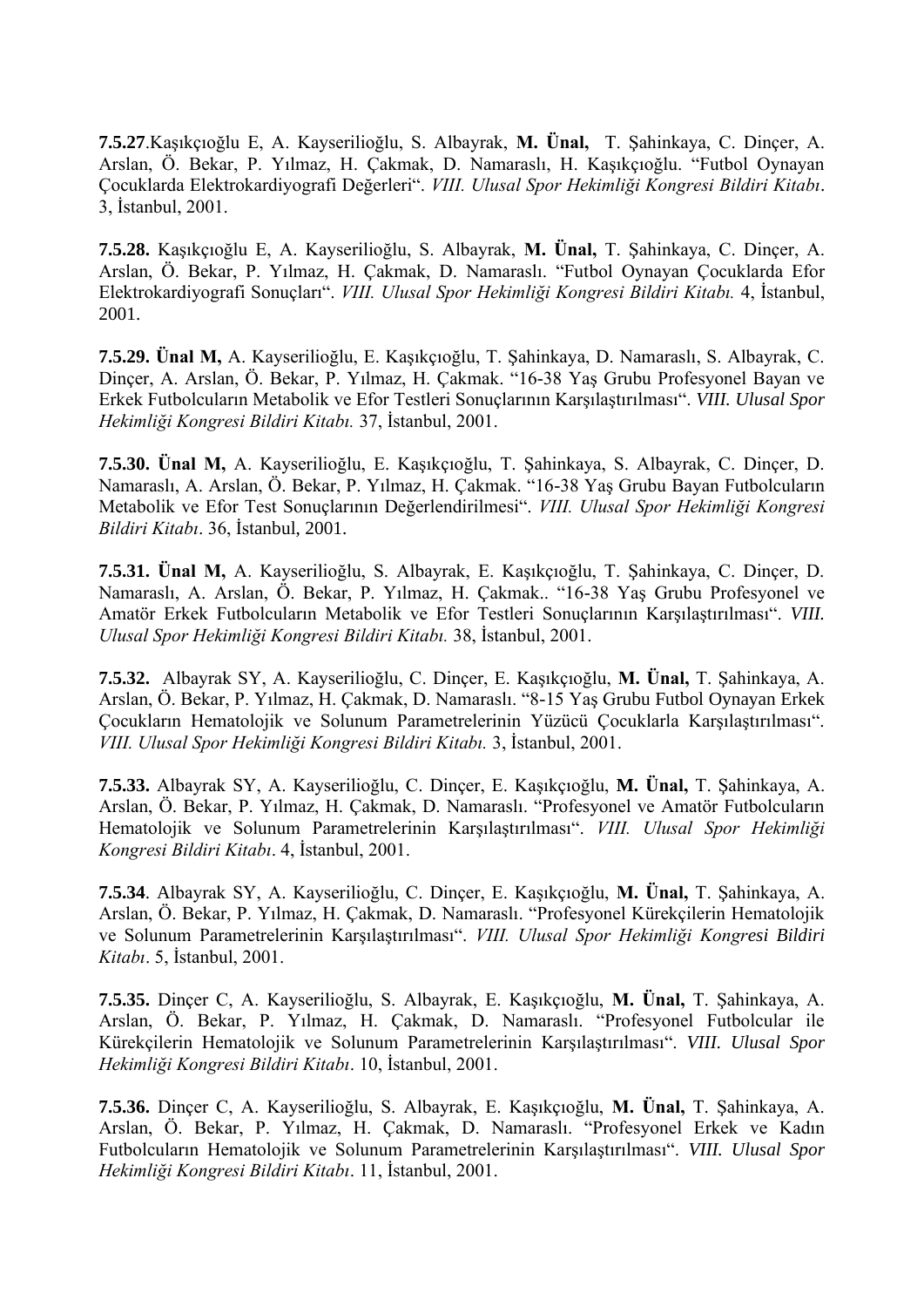**7.5.37.** Kaşıkçıoğlu E, A. Kayserilioğlu, S. Albayrak, **M. Ünal,** T. Şahinkaya, C. Dinçer, A. Arslan ve Ö. Bekar, P. Yılmaz, H. Çakmak, D. Namaraslı. "Profesyonel ve Amatör Erişkin Erkek Futbolcuların Ekokardiyografi Değerlerinin Karşılaştırılması". *VIII. Ulusal Spor Hekimliği Kongresi Bildiri Kitabı*. 17, İstanbul, 2001.

**7.5.38.** Kaşıkçıoğlu E, A. Kayserilioğlu, **M. Ünal,** S. Albayrak, A. Arslan, Ö. Bekar, P. Yılmaz, T. Şahinkaya, H. Çakmak, D. Namaraslı, H. Kaşıkçıoğlu. "Kadın ve Erkek Profesyonel Futbolcuların Efor Test Sonuçlarının Değerlendirilmesi". *VIII. Ulusal Spor Hekimliği Kongresi Bildiri Kitabı.* 18, İstanbul, 2001.

**7.5.39.** Kaşıkçıoğlu E, A. Kayserilioğlu, **M. Ünal,** S. Albayrak, A. Arslan, Ö. Bekar, P. Yılmaz, T. Şahinkaya, H. Çakmak, D. Namaraslı, H. Kaşıkçıoğlu. "Kadın ve Erkek Profesyonel Futbolcuların Elektrokardiyografik Değerlendirilmesi". *VIII. Ulusal Spor Hekimliği Kongresi Bildiri Kitabı*. 19, İstanbul, 2001.

**7.5.40.** Kaşıkçıoğlu E, A. Kayserilioğlu, **M. Ünal,** S. Albayrak, C. Dinçer, A. Arslan, Ö. Bekar, P. Yılmaz, T. Şahinkaya, H. Çakmak, D. Namaraslı, H. Kaşıkçıoğlu. "Profesyonel Futbol ve Kürek Sporcularında Efor Test Sonuçlarının Değerlendirilmesi". *VIII. Ulusal Spor Hekimliği Kongresi Bildiri Kitabı*. 20, İstanbul, 2001.

**7.5.41**. Kaşıkçıoğlu E, A. Kayserilioğlu, **M. Ünal,** S. Albayrak, C. Dinçer, A. Arslan, Ö. Bekar, P. Yılmaz, T. Şahinkaya, H. Çakmak, D. Namaraslı, H. Kaşıkçıoğlu. "Profesyonel Futbol ve Kürek Sporcularında Elektrokardiyografik Değerlendirme". *VIII. Ulusal Spor Hekimliği Kongresi Bildiri Kitabı*. 21, İstanbul, 2001.

**7.5.42.** Kaşıkçıoğlu E, A. Kayserilioğlu, S. Albayrak, **M. Ünal,** T Şahinkaya, C. Dinçer, A. Arslan, Ö. Bekar, P. Yılmaz, H. Çakmak, D. Namaraslı, H. Kaşıkçıoğlu. "Profesyonel ve Amatör Erişkin Erkek Futbolcuların Efor Test Sonuçlarının Değerlendirilmesi". *VIII. Ulusal Spor Hekimliği Kongresi Bildiri Kitabı*. 22, İstanbul, 2001.

**7.5.43. Ünal M,** İ. Er ve A. Kayserilioğlu. "Astımlı Hastalarda Aerobik Egzersizlerin ve Solunum Rehabilitasyonunun Solunum Fonksiyon Testi Parametreleri ve Oksijen Tüketimi Üzerine Etkileri". *Türk Fizyolojik Bilimler Derneği 28. Ulusal Kongresi Özet Kitabı.* 53, İstanbul, 2002.

**7.5.44. Ünal M,** Ünal DÖ, Baltacı AK, Moğulkoç R, Yıldız S, Kayserilioğlu A. Erkek "Profesyonel Futbolcular ve Sağlıklı Sedanter Erkeklerde Serum Leptin Seviyelerinin İncelenmesi". *Genel Tıp Dergisi, 1. Leptin Sempozyumu Bildirileri*, 11, Konya, 2003.

**7.5.45.** Ünal DÖ, **M. Ünal,** F. Salman, AK. Baltacı, R. Moğulkoç. "Tip 1 Diabetli Erkek Hastalarda ve Sağlıklı Sedanter Erkeklerde Serum Leptin Seviyeleri ve Max VO<sub>2</sub> ile İlişkileri". *Genel Tıp Dergisi, 1. Leptin Sempozyumu Bildirileri*, 12, Konya, 2003.

**7.5.46. Ünal M,** F. Salman, A. Arslan, B. Topçu, D. Namaraslı, S. Yıldız, N. Dinççağ ve A. Kayserilioğlu. Tip 1 Diabetes Mellitus'lu Erkek Hastalar ve Sedanter Genç Erkeklerin Efor Testi ve Metabolik Test Sonuçlarının Karşılaştırılması . *39. Ulusal Diyabet Kongresi*, 24, İstanbul, 2003.

**7.5.47.** Namaraslı D, T. Şahinkaya, A. Arslan, **M. Ünal,** B. Topçu ve A. Kayserilioğlu. "Profesyonel Bale Danscılarında Görülen Sakatlıklar". *IX. Ulusal Spor Hekimliği Kongresi*. 2, Nevşehir, 2003.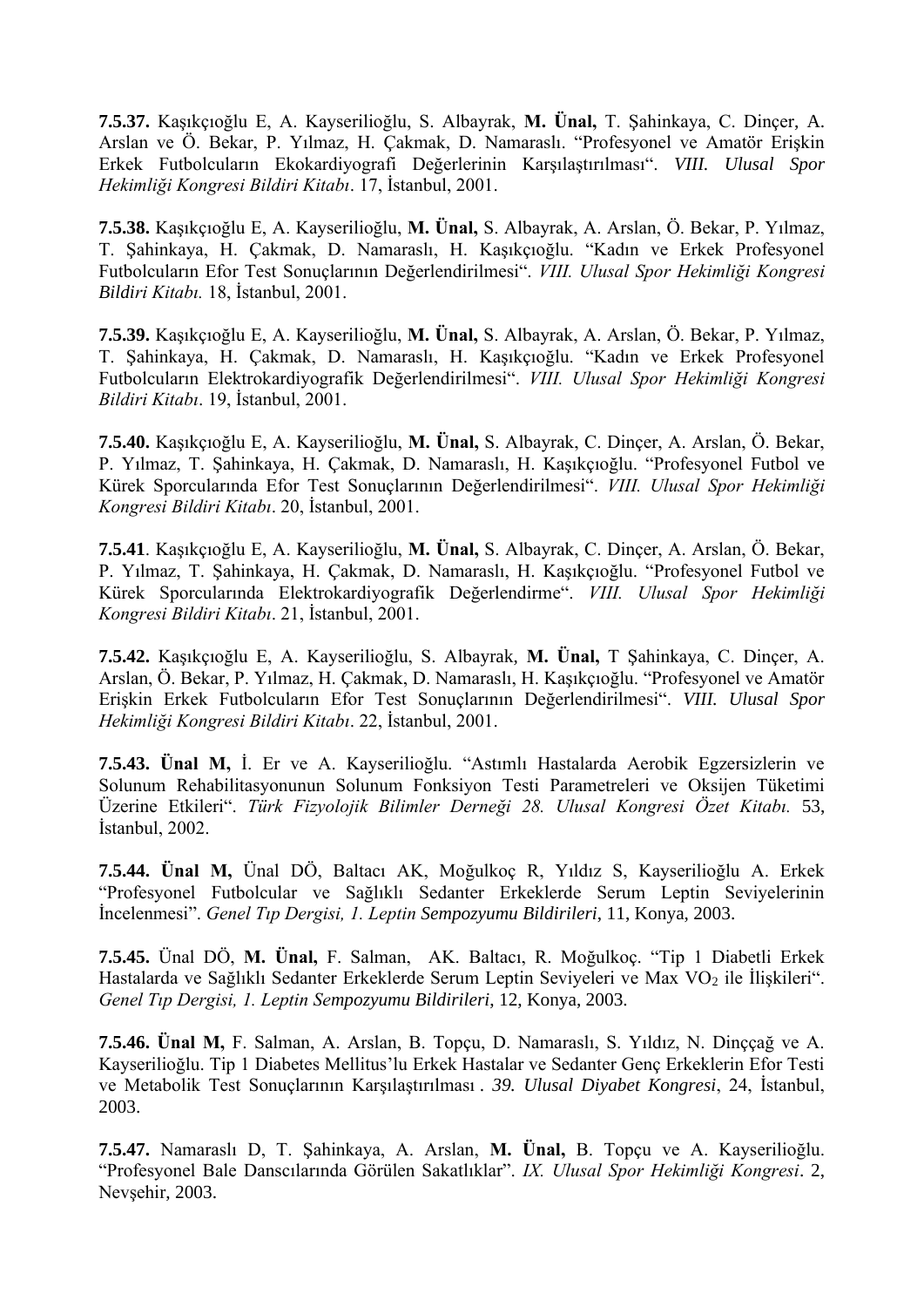**7.5.48. Ünal M,** T. Şahinkaya, H. İşsever ve A. Kayserilioğlu. "Profesyonel Futbolcuların Sezon Öncesi İzokinetik Test sonuçları ile Sezon İçi Sakatlık İlişkisinin İncelenmesi". *IX. Ulusal Spor Hekimliği Kongresi.* 5, Nevşehir, 2003.

**7.5.49. Ünal M,** C. Güler, A. Kesler, B. Bayraktar ve C. Dinç. "Profesyonel Erkek Futbolcularda Kreatin Monohidrat Kullanımı ile Sprint Testi Sonuçlarının İncelenmesi". *IX. Ulusal Spor Hekimliği Kongresi.* 3, Nevşehir, 2003.

**7.5.50. Ünal M,** T. Şahinkaya, D. Namaraslı, A. Arslan, B. Topç ve A. Kayserilioğlu. "Profesyonel Futbolcularda Egzersize Bağlı Bronkospazm İnsidansının Araştırılması". *IX. Ulusal Spor Hekimliği Kongresi.* 4, Nevşehir, 2003.

**7.5.51.** Soykan A, C. Dinç, N. Soykan, Y. Polat, F. Karapınar, İ. Şahin ve **M. Ünal.** "Yıldız ve Genç Voleybolcuların sağlık ve Beceriye İlişkin Fiziksel Uygunluk Parametrelerinin İncelenmesi". *IX. Ulusal Spor Hekimliği Kongresi.* 8, Nevşehir, 2003.

**7.5.52.** Namaraslı D, T. Şahinkaya, G. Başbuğ, Ö. Say, S. Eryılmaz, **M. Ünal ve** A. Kayserilioğlu. "Profesyonel Bale Danscılarının İzokinetik Test Sonuçlarının Değerlendirilmesi". *IX. Ulusal Spor Hekimliği Kongresi*. 29, Nevşehir, 2003.

**7.5.53. Ünal M,** DÖ. Ünal, AK. Baltacı, R. Moğulkoç ve A. Kayserilioğlu. "Elit Erkek Sporcular ve Sağlıklı Erkeklerde Serum Leptin Seviyelerinin İncelenmesi". *Türk Fizyolojik Bilimler Derneği 29. Ulusal Kongresi Özet Kitabı*. 2, Ankara, 2003.

**7.5.54. Ünal M,** T. Şahinkaya, D. Namaraslı, A. Arslan ve A. Kayserilioğlu. "18-21 Yaş Grubu Genç Erkek Futbolcularda Kreatin Monohidrat Kullanımı ile Wingate Test Sonuçlarının İncelenmesi". *Türk Fizyolojik Bilimler Derneği 29. Ulusal Kongresi Özet Kitabı*. 22, Ankara, 2003.

**7.5.55. Ünal M,** T. Şahinkaya, D. Namaraslı, A. Arslan, B. Topçu ve A. Kayserilioğlu. "Elit Sporcularda Egzersize Bağlı Bronkospazm İnsidansının Araştırılması". *Türk Fizyolojik Bilimler Derneği 29. Ulusal Kongresi Özet Kitabı*. 48, Ankara, 2003.

**7.5.56. Ünal M,** Ü. İşoğlu-Alkoç, G. Keskindemirci, A. Kasım Baltacı, R. Moğulkoç ve A. Kayserilioğlu. "İşitsel Uyarılma Potansiyelleri ve Leptin Düzeyi İlişkisinin Değerlendirilmesi". *Türk Fizyolojik Bilimler Derneği 29. Ulusal Kongresi Özet Kitabı*.16, Konya, 2004

**7.5.57. Ünal M,** K. Nişli, Ş.Olgar, A. Dindar, A. Kayserilioğlu."Profesyonel Erkek Futbolcularda ve Sedanter Erkeklerde Progresif Bisiklet Egzersizlerine Kardiyak Cevapların Değerlendirilmesi". *Türk Fizyolojik Bilimler Derneği 29. Ulusal Kongresi Özet Kitabı*.31, Konya, 2004

**7.5.58.** İşoğlu-Alkoç Ü, G. Keskindemirci, **M. Ünal**, A.K. Baltacı, R. Moğulkoç."Görsel Uyarılma Potansiyelleri ve Leptin Düzeyi ilişkisinin Değerlendirilmesi". *Türk Fizyolojik Bilimler Derneği 29. Ulusal Kongresi Özet Kitabı*.95, Konya, 2004

**7.5.59. Ünal M,** K. Nişli, Ş. Olgar, A. Dindar, A.K. Baltacı, R. Moğulkoç."Profesyonel Erkek Futbolcularda ve Sedanter Erkeklerde Serum Leptin Seviyeleri ve Sol Ventrikül Fonksiyonları Arasındaki İlişkilerin Değerlendirilmesi". *II. Leptin Kongresi,*16, Ankara, 2004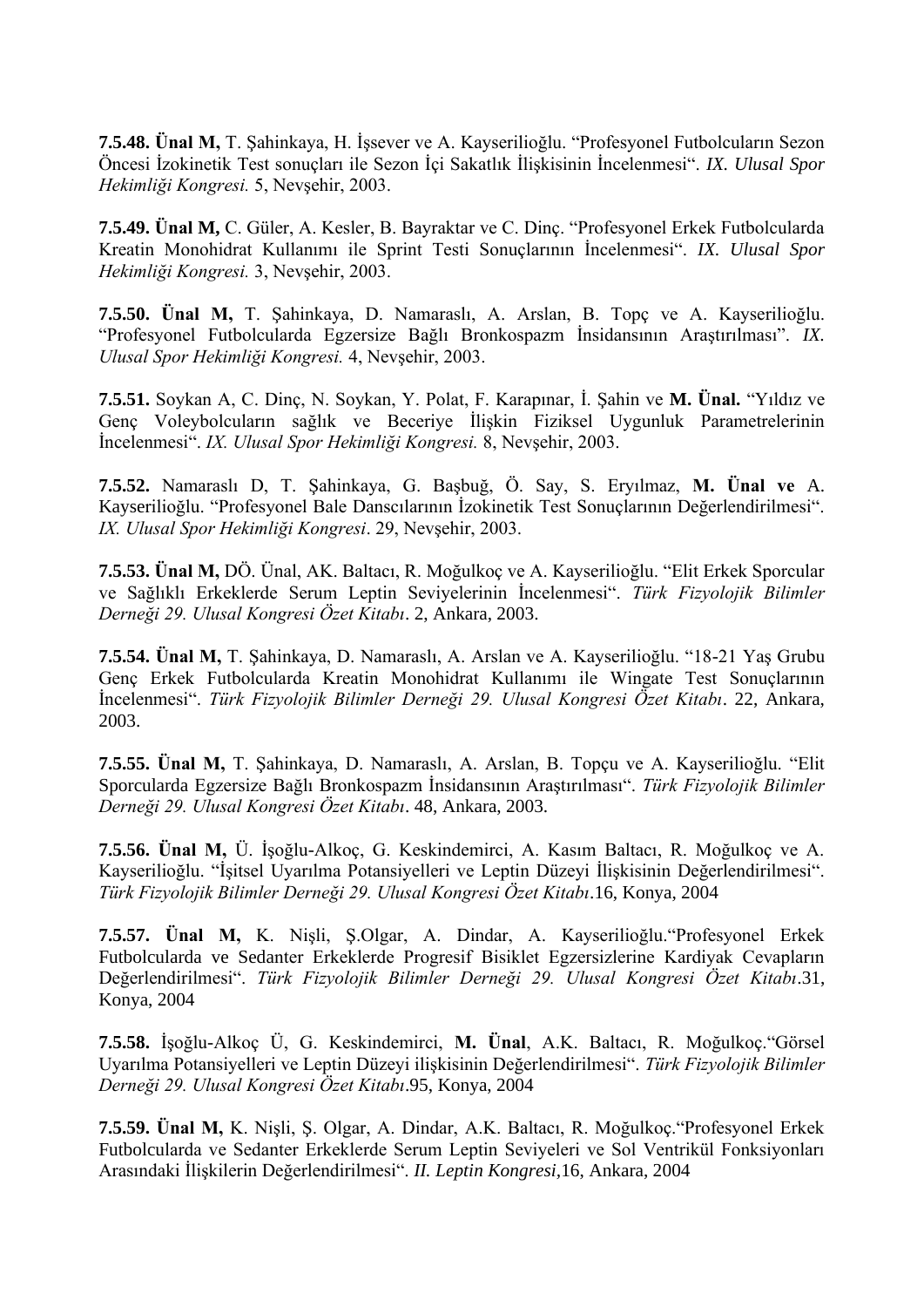**7.5.60. Ünal M.** "Takım Doktorluğunda Diğer Hekimlerle İşbirliği" *X Ulusal Spor Hekimliği Kongresi,* 12-15 Ağustos 2005

**7.5.61. Ünal M.** "Egzersize Kardiyopulmuner Adaptasyon" *Türk Fizyolojik Bilimler Derneği XXXII. Ulusal Kongresi,* 18-22 Eylül 2006

**7.5.62.** Ö. Kasımay, A. Yıldırım, **M. Ünal**, H. Turan, Ö. Kaçar, S. Bilsel, H. Kurtel. Sporcularda egzersiz ile oluşan bronkospazmın mekanizmaları: Endojen nitrik oksit ve endotelinin rolü. *Türk Fizyolojik Bilimler Derneği 33. Ulusal Fizyoloji Kongresi.* Girne, 15-19 Ekim 2007. (Bildiri Kitabı 2007, 37)

**7.5.63.** Ö. Kasımay, D. Sevinç, S.Ö. İşeri, K. Ulucan, **M. Ünal**, İ. Güney, H. Kurtel. İskelet kası geni ACTN-3 mutasyonu aerobik ve anaerobik performansı artırıyor. *Türk Fizyolojik Bilimler Derneği 35. Ulusal Fizyoloji Kongresi*. Ankara, Türkiye, 30 Eylül-3 Ekim 2009. (Özet Kitabı 2009, 67)

**7.5.64.** Ö. Kasımay, D. Sevinç, S.Ö. İşeri, K. Ulucan, **M. Ünal**, İ. Güney, H. Kurtel. İskelet kası geni ACTN3 ve fiziksel performans: Genotip-Fenotip İlişkisi. *II. Egzersiz Fizyolojisi Sempozyumu*. İzmir, Türkiye, 7-8 Mayıs 2009. (II. Egzersiz Fizyolojisi Sempozyumu Özet Kitabı 2009, 46)

**7.5.65. Ünal M.,** Uslu H., Aladağ S., Çınar R., Coşkun M., Çetiner Ş., Baş C., Alan E., Vücut Yağ Kütlesinin Takibinde Biyoanaliz Yöntemleri ve Skinfold Kliper İle Deri Kalınlığının Ölçüm Yöntemleri Arasındaki İlişkinin İncelenmesi, *Bilim Günleri 3,* İstanbul, Türkiye, 6-7 Mayıs 2013

**7.5.66 Ünal M.,** Çetiner Ş., Çınar R., Coşkun M., Uslu H., Alan E., Baş C., Aladağ S., Obez Hastaların Takibinde, Diyet ve Egzersiz Programı Düzenlenmesinde Vücut Kütle İndeksi mi, Vücut Yağ Kütlesi mi Kriter Olarak Alınmalıdır? *Bilim Günleri 3,* İstanbul, Türkiye, 6-7 Mayıs 2013

**7.5.67 Ünal M.,** Sadece Halsizliktir Geçer Deyip Geçmeyelim: AKUT LENFOBLASTİK LÖSEMİ, Egzersiz Fizyolojisi Sempozyumu, İstanbul, Türkiye, 17-18 Mayıs 2013

**7.5.68 Ünal M.,** Sadece Halsizliktir Geçer Deyip Geçmeyelim: AKUT MULTİBL SKLEROZ, Egzersiz Fizyolojisi Sempozyumu, İstanbul, Türkiye, 17-18 Mayıs 2013

**7.5.69** Karatosun H., **Ünal M.,** Maksimal Egzersiz Testinde Solunum Gaz Ölçümlerini Kullanarak Non-İnvaziv Anaerobik Eşik İncelemesi. 39. Ulusal Fizyoloji Kongresi, Ankara, 10-14 Eylül 2013,

**7.5.70** Koç F<sup>1</sup>., Yazar G.<sup>1</sup>, Hilal G.<sup>1</sup>, Ertekin ME.<sup>1</sup>, Yeşil B.<sup>2</sup>, Kardaş ME.<sup>2</sup>, Binici HS.<sup>1</sup>, Çakır FB.<sup>1</sup> , Kaya F.<sup>1</sup> , Açıksarı M.<sup>1</sup> , **Ünal M<sup>1</sup>** ., Obez ve Sağlıklı Bireylerin Vücut Yağ Yüzdesi, Beden Kitle İndeksi ve Bazal Metabolizma Değerlerinin Karşılaştırılması. Yeni Yüzyıl Üniversitesi 4. Bilim Günleri, Mayıs-2014

**7.5.71** Hakan A.K., Bulut N., **Ünal M.** Astım Tanısı Konulmuş Hastalar ile Herhangi bir Sağlık Şikayeti Olmayan Bakalit İşçilerinin Solunum fonksiyon Testi parametrelerinin Karşılaştırılması. Yeni Yüzyıl Üniversitesi 4. Bilim Günleri. Mayıs-2014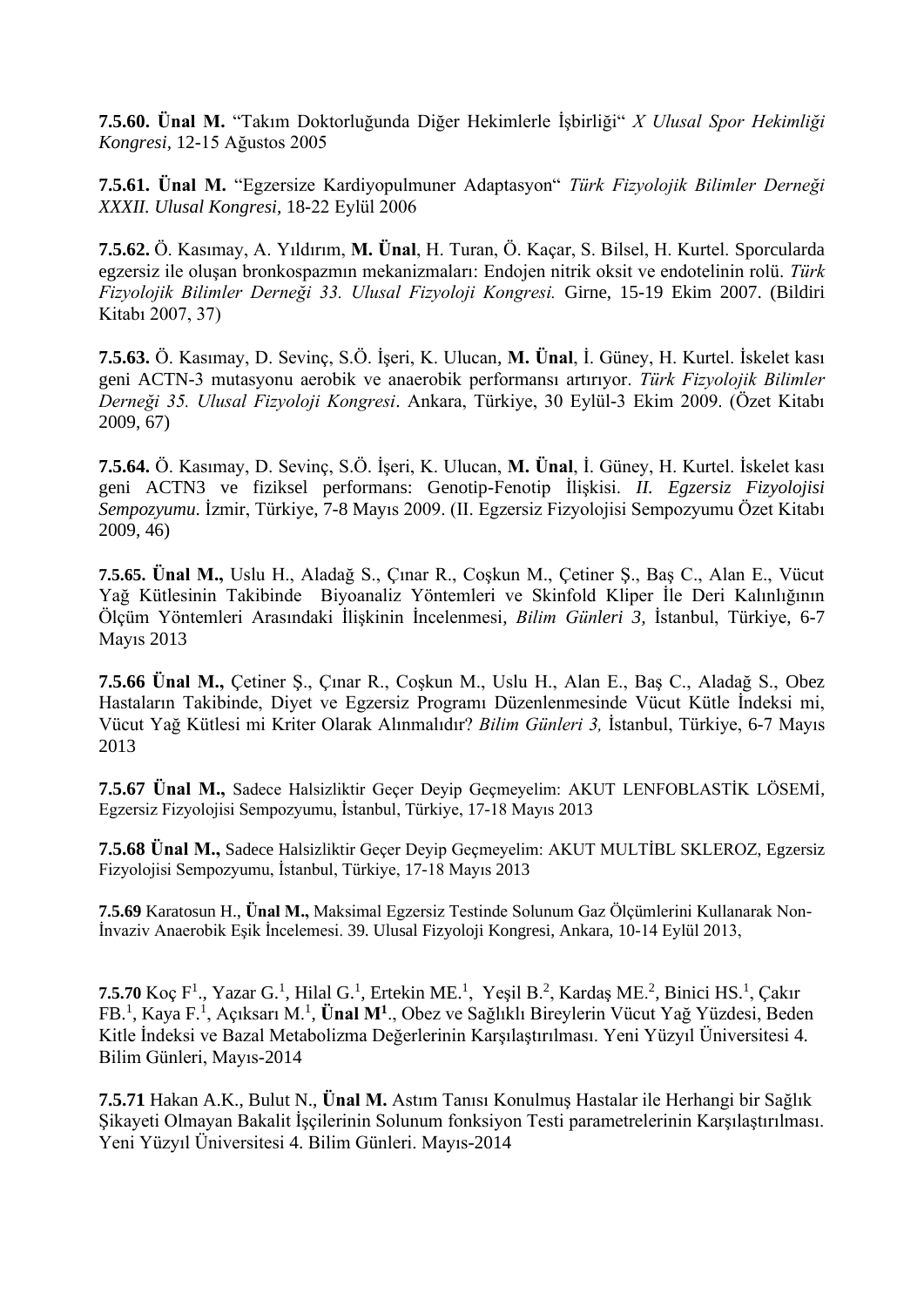**7.5.72** Hakan A., **Ünal M.** Herhangi bir Sağlık Şikayeti Olmayan Bakalit İşçilerinin Solunum fonksiyon Testi parametrelerinin Değerlendirilmesi. Yeni Yüzyıl Üniversitesi 4. Bilim Günleri. Mayıs-2014

**7.5.73** Ezgi Deniz, Berna Sena Türkgenç, Muhammed Furkan Karabağ, Rukiye Demirel, Oğuzhan Türkmen, Muhammed Doğan, Mehmet Çoban, Rümeysa Çelik, Mahmut Nabi Demirkol, Stefan Küçüknil, **Mehmet Ünal.**, Normal Sağlıklı Bireylerde ve Obez Hastalarda Vücut Yağ Oranları ve Yağın Vücutta Dağılımı , *Bilim Günleri 5,* İstanbul, Türkiye, 6-7 Mayıs 2015

- 7.5.74 Alara Kaval, Berhan Elcik, Nazmiye Yağcı, Merve Çepni, Akan Kızılgöz, Mahmut Esat Kılıç, Mustafa Küzük, Rabia Özgüvercin, Safiye Cansu Şahin, İsmail Akdeniz, **Mehmet Ünal.** Üniversite Öğrencilerimizin Beslenme Alışkanlıkları ve Obezite Durumunun Sorgulanması, *Bilim Günleri 5,* İstanbul, Türkiye, 6-7 Mayıs 2015
- 7.5.75 Ebru İDMAN\*, Aliye Kaşarcı HAKAN\*\*, Mehmet ÜNAL\*\*\*, Ofis Ortamında Çalışanlarda Karpal Tünel Sendromuna Yakalanma Oranları, İş Sağlığı ve Güvenliği Kongresi, Adana, Türkiye, 16-18 Nisan 2015
- 7.5.76 Caner Z. G., Dağ A., Ünal M., Kuran B. Mekanik Bel Ağrısı Olan Üniversite Öğrencilerinde Stabilizasyon Egzersizlerinin Ağrı ve fonksiyonel Düzey Üzerine Etkisinin Araştırılması, 14. Ulusal Ağrı Kongresi, 3-6 Kasım 2016 Antalya
- 7.5.77 Yerlikaya E., Ünal M., Dağ A., Berber H., Kara E., Kuran B. Diz Osteoartritli Hastalarda Cinsiyetin Fonksiyonellik ve Yaşam Kalitesine Etkisi, 14. Ulusal Ağrı Kongresi, 3-6 Kasım 2016 Antalya
- 7.5.78 Hilal U., Berber H., Dağ A., Kara E., Ünal M., Kuran B. Sırt Ağrısı Olanlarda Yoga Terapinin Ağrı ve Yaşam Kalitesine Etkisi 14. Ulusal Ağrı Kongresi, 3-6 Kasım 2016 Antalya
- 7.5.79 Kadiroğlu E., Berber H., Dağ A., Kara E., Ünal M., Bilen F. E., Kuran B. Bel Ağrısı Olan sedanter Erkeklerde Bel Egzersizlerinin Ağrı Durumuna Etkisi, 14. Ulusal Ağrı Kongresi, 3-6 Kasım 2016 Antalya
- 7.5.80 Karakış E., Dağ A., Kuran B., Ünal M. Fibromiyalji Sendromlu hastalarda Germe ve Kuvvetlendirme Egzersizlerinin Günlük yaşam Aktivitelerine Etkisi. 14. Ulusal Ağrı Kongresi, 3-6 Kasım 2016 Antalya
- 7.5.81 Beyoğlu FA1, Kuran B. 2, Yılmaz F. 2, Ünal M. 3, Horizontal Vibrasyon Tedavisinin 45- 65 Yaş Arası Osteoporotik Kadınlarda Kemik Yapım Yıkımı, Ağrı, Denge ve Hayat Kalitesi Üzerine Etkisi, 26. ULUSAL FİZİKSEL TIP ve REHABİLİTASYON KONGRESİ 25 – 29 Nisan 2017, Antalya
- 7.5.82 Ünal M, Atletik Performans ve Doping, Ulusal Egzersiz Fizyolojisi Sempozyumu, 18-19 Mayıs 2017, Edirne
- 7.5.83 *Ebru YALÇIN, Hilal BERBER, F.Erkal BĐLEN, Mehmet ÜNAL,K.Banu KURAN*. Rijit Bantlamanın Down Sendromlu Çocuklarda (2-7 Yaş) Yürümeye Olan Etkisinin İncelenmesi. 4. Pediatrik Rehabilitasyon Kongresi, 20-22 Ekim 2017, İstanbul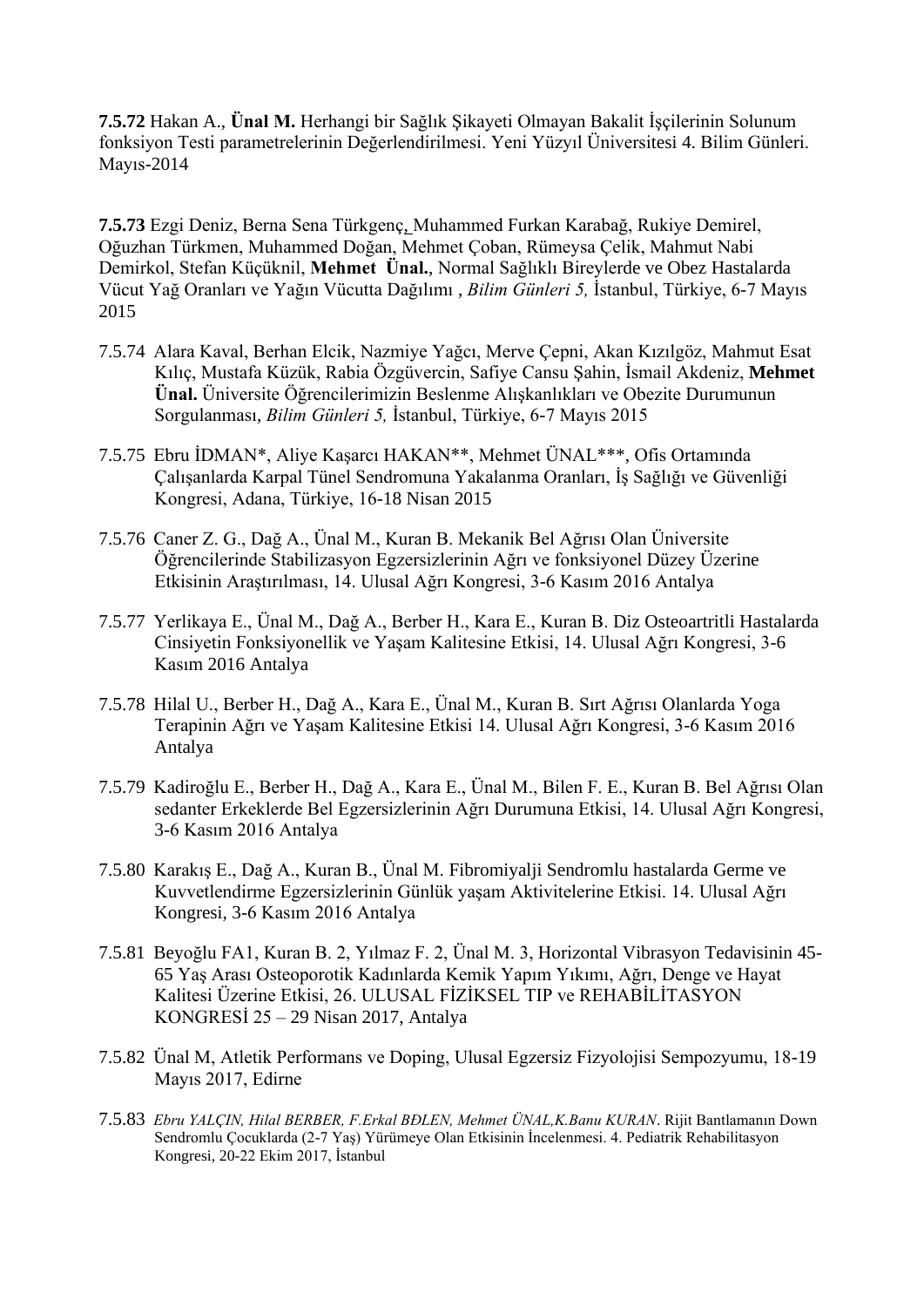- 7.5.84 *Eren ÖZDOĞAN, Hilal BERBER, Aymen BALIKÇI, Mehmet ÜNAL, K. Banu KURAN, F. Erkal BİLEN* Serebral Palsili Çocuklarda (Gmfcs-3-5) Dokunsal İşlem Ve Oral Duyusal İşlemlerin Araştırılması. 4. Pediatrik Rehabilitasyon Kongresi, 20-22 Ekim 2017, İstanbul
- 7.5.85 *Gizem ARMAĞAN, Hilal BERBER, Mehmet ÜNAL, K.Banu KURAN, F. Erkal BİLEN.* Serebral Palsili Çocukların El Fonksiyonları İle Aktivite Ve Katılım Seviyeleri Arasındaki İlişkinin İncelenmesi. 4. Pediatrik Rehabilitasyon Kongresi, 20-22 Ekim 2017, İstanbul
- 7.5.86 *Sena HAKVERDİ, Hilal BERBER, Aymen BALIKÇI, Mehmet ÜNAL, K.Banu KURAN, F.Erkal BİLEN* Serebral Palsili Çocuklarda Gmfm Seviyelerine Göre Diz Fleksiyon R1-R2 Açısının Karşılaştırılması. 4. Pediatrik Rehabilitasyon Kongresi, 20-22 Ekim 2017, İstanbul
- 7.5.87 *Y. Tolga Karahasan, Hilal Berber, Ioakim Ipseftel, Mehmet Ünal, K. Banu Kuran, F. Erkal Bilen.* 18-25 yaş arası erkek bireylerde pektoralis minör kas kısalığında omuz ağrısının araştırılması. 27. Ulusal Ortopedi ve Travmatoloji Kongresi, 24-29 Ekim 2017, Antalya
- 7.5.88 *M. Erkan Ertekin, Hilal Berber, F. Erkal Bilen, Mehmet Ünal, K. Banu Kuran.* Kronik bel ağrısı olan kişilerde egzersiz ve fizik tedavi modaliteleriyle beraber uygulanan mobilizasyon tedavisinin etkinliği. 27. Ulusal Ortopedi ve Travmatoloji Kongresi, 24-29 Ekim 2017, Antalya
- 7.5.89 *Oktay Köylü, Hilal Berber, K. Banu Kuran, Mehmet Ünal, F. Erkal Bilen.* Plantar fasiit'li olgularda ESWT etkinliğinin fonksiyonelliğine olan etkisinin incelenmesi. 27. Ulusal Ortopedi ve Travmatoloji Kongresi, 24-29 Ekim 2017, Antalya
- 7.5.90 Tekeli Z. B., Berber H., İpseftal İ., Ünal M., Kuran K. B., Bilen F. E. Diz Osteoartrit Hastalarında İntraartiküler Hyaluronik Asit Enjeksiyonu İle Fizik Tedavi Uygulamalarının Ağrı Ve Fonksiyonelliğe Olan Etkisinin Karşılaştırılması 6. Osteoporoz Kongresi. 25-29 Ekim 2017 Antalya
- 7.5.91 Erşan Yerlikaya , Mehmet Ünal , Arzu Dağ , Hilal Berber , Enes Kara , Banu Kuran. Diz osteoartritli hastalarda cinsiyetin fonksiyonellik ve yaşam kalitesine etkisi. 14. Ulusal Ağrı Kongresi, 03-06 kasım 2017, Antalya
- 7.5.92 Uslu Hilal , Hilal Berber , Arzu Dağ , Enes Kara, Mehmet Ünal , Banu Kuran. Sırt ağrısı olanlarda yoga terapinin ağrı ve yaşam kalitesine etkisi. 14. Ulusal Ağrı Kongresi, 03-06 kasım 2017, Antalya
- 7.5.93 Erkan Kadiroğlu , Hilal Berber , Arzu Dağ , Enes Kara , Mehmet Ünal , Fikri Erkal Bilen , Banu Kuran. Bel ağrısı olan sedanter erkeklerde bel egzersizlerinin ağrı durumuna etkisi. 14. Ulusal Ağrı Kongresi, 03-06 kasım 2017, Antalya
- 7.5.94 Saral G., Berber H., Bilen F.E., Ünal M. , Kuran B. "Adheziv Kapsülitte Proprioseptif Nöromusküler Fasilitasyon Tekniklerinin Tedaviye Etkisi" 16.ULUSAL SİNİRBİLİM KONGRESİ, 20-23 MAYIS 2018, İSTANBUL
- 7.5.95 Güneş H. , Berber H., Bilen F.E., Ünal M., Kuran B. "Hemipleji Hastalarında Fiziksel Aktivitenin, Dengeye Ve Yaşam Kalitesine Etkisi". 16.ULUSAL SİNİRBİLİM KONGRESİ, 20-23 MAYIS 2018, İSTANBUL
- 7.5.96 Gözde Urgancı, Arzu Dağ, Cüneyt Ulutin, Mehmet Ünal, Banu Kuran, Fikri Erkal Bilen. "Diş Hekimlerindeki El Bileği Problemlerinin İş ve Yaşam Kalitesine Etkisi". 16. ULUSAL TÜRK EL VE ÜST EKSTREMİTE CERRAHİSİ KONGRESİ (06-09 MAYIS 2018)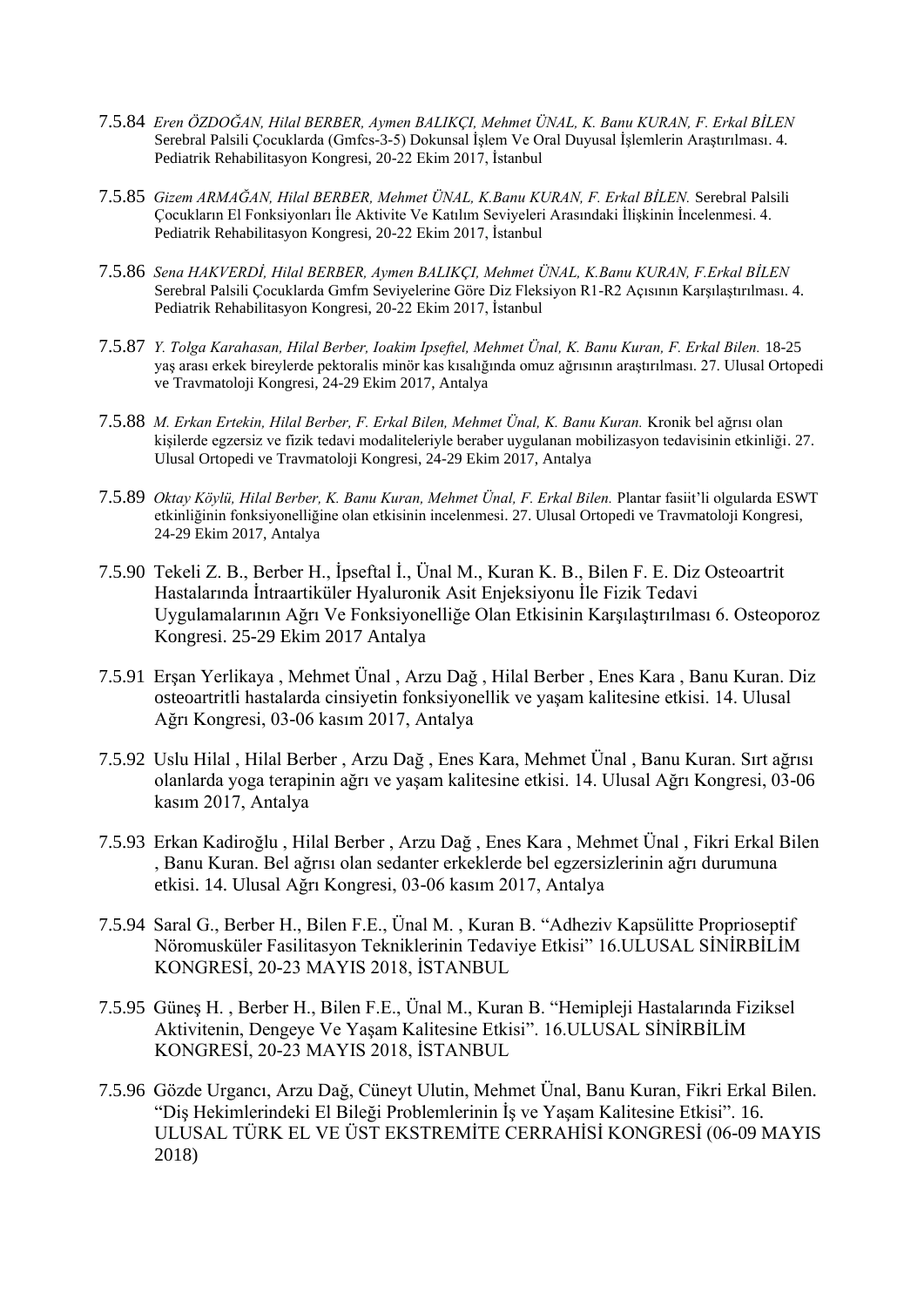- 7.5.97 Seray Başaranel, Arzu Dağ, Banu Kuran, Mehmet Ünal, F. Erkal Bilen". "Obstetrik Brakial Pleksus Paralizisinde Postür Analizi. 16. ULUSAL TÜRK EL VE ÜST EKSTREMİTE CERRAHİSİ KONGRESİ (06-09 MAYIS 2018)
- 7.5.98 Bünyamin Güven<sup>1</sup>, Arzu Dağ<sup>1</sup>, Banu Kuran <sup>1,</sup>Fikri Erkal Bilen <sup>1</sup>, Mehmet Ünal. "Sağlıklı Genç Bireylerin Farklı Üst Ekstremite Açılarında El Kavrama Kuvvetinin İncelenmesi". 16. ULUSAL TÜRK EL VE ÜST EKSTREMİTE CERRAHİSİ KONGRESİ (06-09 MAYIS 2018)
- 7.5.99 Ateş B., Berber H., Bilen F.E., Ünal M., Kuran K.B. ''Ön Çapraz Bağ Rekonstrüksiyonu Sonrası Fizik Tedavi Eğitimi Alan Ve Almayanların Karşılaştırılması'' *Sözel Bildiri* 6. Tıbbi Rehabilitasyon Kongresi, JW Marriott Hotel Ankara, 8-11 Kasım 2018
- 7.5.100 Şen E., Berber H., Ünal M., Kuran K.B., Bilen F.E. ''Üflemeli Müzik Aleti Çalan Ve Çalmayan Sigara İçen Bireylerin Solunum Fonksiyon Testi İle Karşılaştırılması'' *Sözel Bildiri* 6. Tıbbi Rehabilitasyon Kongresi, JW Marriott Hotel Ankara, 8-11 Kasım 2018
- 7.5.101 Turan O., Berber H., Bilen F.E., Ünal M., Kuran K.B.''Genu Varumlu Bireylerde Statik Ve Dinamik Denge Egzersizlerinin Karşılaştırılması'' *Sözel Bildiri* 6. Tıbbi Rehabilitasyon Kongresi, JW Marriott Hotel Ankara, 8-11 Kasım 2018
- 7.5.102 Çelik R., Berber H., Kuran K.B., Ünal M., Bilen F.E 'Normal Doğum Sonrası Kadınlarda Görülen Stres Üriner İnkontinans Üzerinde Pelvik Taban Egzersizlerinin Etkisi'' *Sözel Bildiri* 6. Tıbbi Rehabilitasyon Kongresi, JW Marriott Hotel Ankara, 8-11 Kasım 2018
- 7.5.103 Kaval A., Berber H., Kuran K.B., Ünal M., Bilen F.E. ''Hamile Bireylerde Pilates Ve Yoganın Doğum Üzerine Olan Etkisi'' *Poster Bildiri* 7. Egzersiz Fizyolojisi Sempozyumu, Eskişehir, 25-26 Nisan 2019
- 7.5.104 M. Küzük, **A. Dag,** B. Kuran, FE. Bilen, M. Ünal. 7. Egzersiz Fizyolojisi Sempozyumu, 25-26 Nisan 2019, Eskişehir.

### **7.6 Diğer yayınlar**

#### **7.6.1 Yazılan Ulusal Kitap ve Kitaplarda Bölümler**

**7.6.1.1.** "*Spor sakatlıkları ve Sporcu sağlığı*", Editör: **Mehmet ÜNAL**, İstanbul, 2002.

**7.6.1.2. Ünal M.** "Sporcularda Kasık Yaralanmaları", *Spor Sakatlıkları ve Sporcu sağlığı*, Editör: Mehmet ÜNAL, İstanbul, 2002.

**7.6.1.3. Ünal M. "**Aşırı Kullanıma Bağlı Yaralanmalar". *Spor Sakatlıkları ve Sporcu sağlığı*, Editör: Mehmet ÜNAL, İstanbul, 2002.

**7.6.1.4. Ünal M.** "Spor Yaralanmalarından Korunma ve Aşırı Kullanım Sakatlıkları", *Travma*, Editörler: C. Ertekin, K. Taviloğlu, R. Güloğlu, M. Kurtoğlu, İstanbul, 2004.

**7.6.1.5. Ünal M.** "Genel Fizyoloji", *Türkiye Futbol Federasyonu Kulüp Çalışanları Sürekli Programı Masör Eğitim Kitabı, İstanbul, 2009*

**7.6.1.6. Ünal M.** "Kan Fizyoloji", *Türkiye Futbol Federasyonu Kulüp Çalışanları Sürekli Programı Masör Eğitim Kitabı, İstanbul, 2009*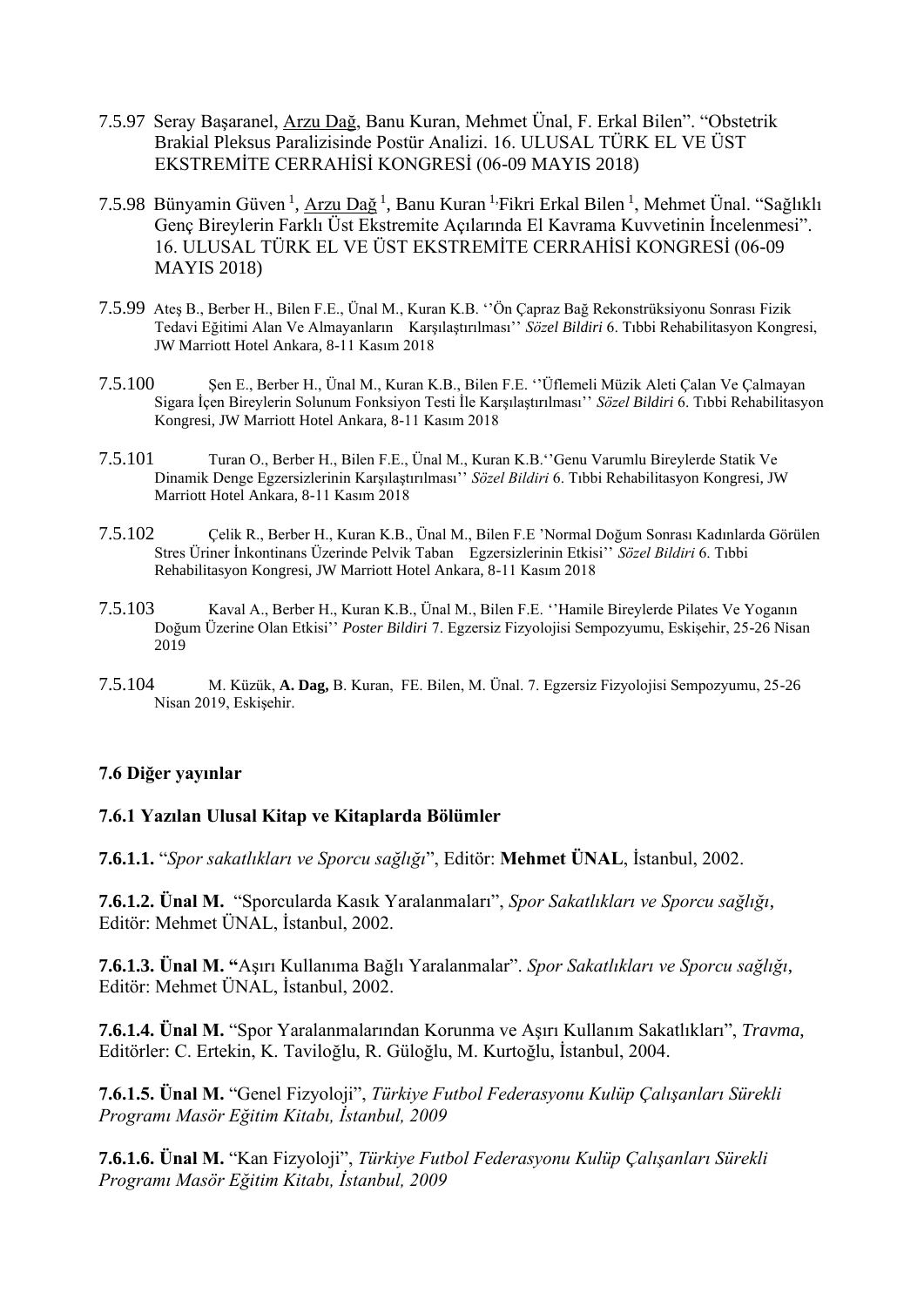**7.6.1.7. Ünal M.** "Sahada ve Soyunma Odalarında Yapılabilecek Acil Müdahaleler", *Türkiye Futbol Federasyonu Kulüp Çalışanları Sürekli Programı Kulüp Doktoru Eğitim Kitabı*, İstanbul, 2009

7.6.1.8. Ünal M. "Hormonal Uyumlar ve Metabolizma", *Türkiye Futbol Federasyonu Kulüp Çalışanları Sürekli Programı,* İstanbul 2010

7.6.1.9 Ünal M. Kardiyovasküler Sistem, Bölüm 1. Klinik Patofizyoloji, ÜNAL MEHMET, NOBEL TIP KİTAPEVLERİ, Editör:NURTEN ASİYE, ANĞ ÖZDEM, Basım sayısı:1, Sayfa Sayısı 193, ISBN:978-605-3351-86-3, Türkçe (Yayın No: 4149117)-2015

7.6.1.10 Ünal M. Kas İskelet Sistemi, Bölüm 17. Klinik Embriyoloji, İSTANBUL TIP KİTAPEVİ, Editör: İREZ TÜLAY, ERKAN MELİKE, Basım sayısı:6, Sayfa Sayısı 310, ISBN:978-605-4949-42-7, Türkçe (Yayın No: 4149138)-2016

7.6.11 Ünal M. Ön Çapraz Bağ Rekonstriksiyon Sonrası Rehabilitasyon, Artroskopi, 2016

7.6.12 Ünal M. Alzheimer'a Dair Her Şey, İstanbul-2017

7.6.13 Usta A., Ünal M. Nöroanatomi ve Alzheimer Hastalarında Nöroanatomik Değişiklikler. ED. Ünal M. Alzheimer'a Dair Her Şey, 67-76. İstanbul-2017

7.6.14 Ünal M. Alzheimer Hastalarında Egzersiz Uygulamaları. Ed. Ünal M. Alzheimer'a Dair Her Şey, 139-170. İstanbul-2017

7.6.15 Ünal M. Alzheimer Hastalığının Tedavisinde Alternatif Yaklaşımlar. Ed. Ünal M. Alzheimer'a Dair Her Şey, 1177-184. İstanbul-2017

- 7.6.16 Ünal M. Alzheimer Hastalığı ve Müzik Terapisi. Ed. Ünal M. Alzheimer'a Dair Her Şey, 185-191. İstanbul-2017
- 7.6.17 Ünal M. Spor Yaralanmaları ve Rehabilitasyon, İstanbul Tıp Kitapevi, İstanbul- 2018, ISBN - 978-605-9528-77-1
- 7.6.18 GÜLER C., ÜNAL M, Spor Yaralanmaları ve Antrenman. Ed. Ünal M. Spor Yaralanmaları ve Rehabilitasyon, İstanbul Tıp Kitapevi, İstanbul- 2018, ISBN - 978-605- 9528-77-1
- 7.6.19 ÜNAL M, Spor Yaralanmalarının Önlenmesi ve Tekrar Sportif Aktiviteye Dönüş. Ed. Ünal M. Spor Yaralanmaları ve Rehabilitasyon, İstanbul Tıp Kitapevi, İstanbul- 2018, ISBN - 978-605-9528-77-1
- 7.6.20 ÜNAL M, Spor Yaralanmalarında İlk Yardım Uygulamaları. Ed. Ünal M. Spor Yaralanmaları ve Rehabilitasyon, İstanbul Tıp Kitapevi, İstanbul- 2018, ISBN - 978-605- 9528-77-1
- 7.6.21 Ünal M. Kas İskelet Sistemimiz. Ed. Ünal M. Spor Yaralanmaları ve Rehabilitasyon, İstanbul Tıp Kitapevi, İstanbul- 2018, ISBN - 978-605-9528-77-1
- 7.6.22 Ünal M. Aşırı Kullanıma Bağlı Spor Yaralanmaları (Overuse Tipi Yaralanmalar). Ed. Ünal M. Spor Yaralanmaları ve Rehabilitasyon, İstanbul Tıp Kitapevi, İstanbul- 2018, ISBN - 978-605-9528-77-1
- 7.6.23 Ünal M. Ayak Bileği Bağ Yaralanmalarında Konservatif Tedavi Uygulamaları. Ed. Ünal M. Spor Yaralanmaları ve Rehabilitasyon, İstanbul Tıp Kitapevi, İstanbul- 2018, ISBN - 978-605-9528-77-1
- 7.6.24 Ünal M. Sporcularda Alt Karın Bölgesi Ağrıları. Ed. Ünal M. Spor Yaralanmaları ve Rehabilitasyon, İstanbul Tıp Kitapevi, İstanbul- 2018, ISBN - 978-605-9528-77-1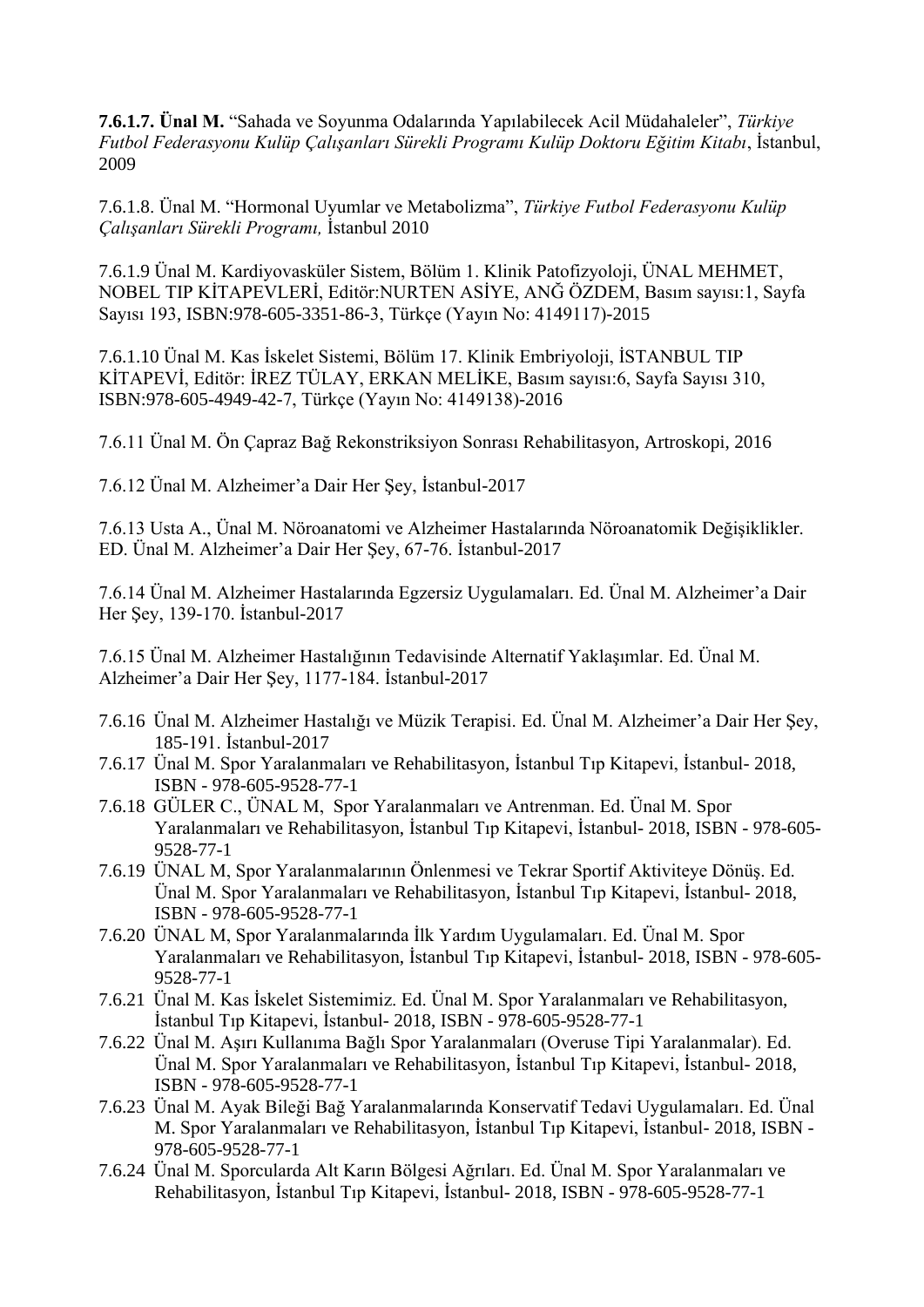- 7.6.25 Ünal M. Kronik Travmatik Ensefalopati. Ed. Ünal M. Spor Yaralanmaları ve Rehabilitasyon, İstanbul Tıp Kitapevi, İstanbul- 2018, ISBN - 978-605-9528-77-1
- 7.6.26 Ünal M. Artroskopik Ön Çapraz Bağ Rekonstrüksiyonu Sonrası Rehabilitasyon Protokolü. Ed. Ünal M. Spor Yaralanmaları ve Rehabilitasyon, İstanbul Tıp Kitapevi, İstanbul- 2018, ISBN - 978-605-9528-77-1
- 7.6.27 İpseftal İ., Ünal M. Sporcularda İzokinetik Değerlendirmeler. Ed. Ünal M. Spor Yaralanmaları ve Rehabilitasyon, İstanbul Tıp Kitapevi, İstanbul- 2018, ISBN - 978-605- 9528-77-1
- 7.6.28 Dağ A., Ünal M. Spor Yaralanmalarında Akuaterapi Uygulamaları. Ed. Ünal M. Spor Yaralanmaları ve Rehabilitasyon, İstanbul Tıp Kitapevi, İstanbul- 2018, ISBN - 978-605- 9528-77-1
- 7.6.29 Ural H. İ., Ünal M. Spor Yaralanmalarında Biyolojik Tedavi Yaklaşımları. Ed. Ünal M. Spor Yaralanmaları ve Rehabilitasyon, İstanbul Tıp Kitapevi, İstanbul- 2018, ISBN - 978-605-9528-77-1
- 7.6.30 Ünal M., Spor Yaralanmaları; İş Kazası? Meslek Hastalığı?. Ed. Ünal M. Spor Yaralanmaları ve Rehabilitasyon, İstanbul Tıp Kitapevi, İstanbul- 2018, ISBN - 978-605- 9528-77-1
- 7.6.31 Ünal M. Egzersiz fizyolojisi, 11-17, İstanbul Tıp Kitapevi, İstanbul- 2019, ISBN 978- 605-9528-85-6
- 7.6.32 Ünal M., Egzersiz Fizyolojisine Giriş. Ed. Ünal M. Egzersiz fizyolojisi, 11-17, İstanbul Tıp Kitapevi, İstanbul- 2019, ISBN - 978-605-9528-85-6
- 7.6.33 Altuntaş A., Ünal M., Sporcu Beslenmesi, Vücut Kompozisyonu, Enerji Dengesi ve Kilo Kontrolü . Ed. Ünal M. Egzersiz fizyolojisi, 19-41, İstanbul Tıp Kitapevi, İstanbul- 2019, ISBN - 978-605-9528-85-6
- 7.6.34 Şakar Ş., Karlı K., Ünal M., Sporcularda Sıvı Alımı ve Sporcu Performansı. Ed. Ünal M. Egzersiz fizyolojisi, 41-47, İstanbul Tıp Kitapevi, İstanbul- 2019, ISBN - 978-605-9528- 85-6
- 7.6.35 Özgünen K., Ünal M., Egzersiz ve Kas Kontraksiyon Mekanizmamız. Ed. Ünal M. Egzersiz fizyolojisi, 91-105, İstanbul Tıp Kitapevi, İstanbul- 2019, ISBN - 978-605- 9528-85-6
- 7.6.36 Özyener F., Ünal M., Fiziksel Aktivitelerde Enerji Kullanımı. Ed. Ünal M. Egzersiz fizyolojisi, 125-132, İstanbul Tıp Kitapevi, İstanbul- 2019, ISBN - 978-605-9528-85-6
- 7.6.37 Özyener F., Ünal M., VO2 maks Tüketimi ve Anaerobik Eşik Kavramı. Ed. Ünal M. Egzersiz fizyolojisi, 133-142, İstanbul Tıp Kitapevi, İstanbul- 2019, ISBN - 978-605- 9528-85-6
- 7.6.38 Ünal M., Kan Fizyolojisi. Ed. Ünal M. Egzersiz fizyolojisi, 143-149, İstanbul Tıp Kitapevi, İstanbul- 2019, ISBN - 978-605-9528-85-6
- 7.6.39 Ünal M., Akut ve Kronik Egzersize Kardiyovasküler Adaptasyon. Ed. Ünal M. Egzersiz fizyolojisi, 183-195, İstanbul Tıp Kitapevi, İstanbul- 2019, ISBN - 978-605-9528-85-6
- 7.6.40 Eryılmaz S., Ünal M., Egzersiz ve Toparlanma. Ed. Ünal M. Egzersiz fizyolojisi, 207- 215, İstanbul Tıp Kitapevi, İstanbul- 2019, ISBN - 978-605-9528-85-6
- 7.6.41 Ünal M., Egzersize Bağlı Bronkospazm. Ed. Ünal M. Egzersiz fizyolojisi, 253-263, İstanbul Tıp Kitapevi, İstanbul- 2019, ISBN - 978-605-9528-85-6
- 7.6.42 Baltacı A. K., Ünal M., Egzersiz ve Endokrin Sistem. Ed. Ünal M. Egzersiz fizyolojisi, 227-293, İstanbul Tıp Kitapevi, İstanbul- 2019, ISBN - 978-605-9528-85-6
- 7.6.43 Ünal M., Sıcak Ortamda Egzersiz. Ed. Ünal M. Egzersiz fizyolojisi, 311-323, İstanbul Tıp Kitapevi, İstanbul- 2019, ISBN - 978-605-9528-85-6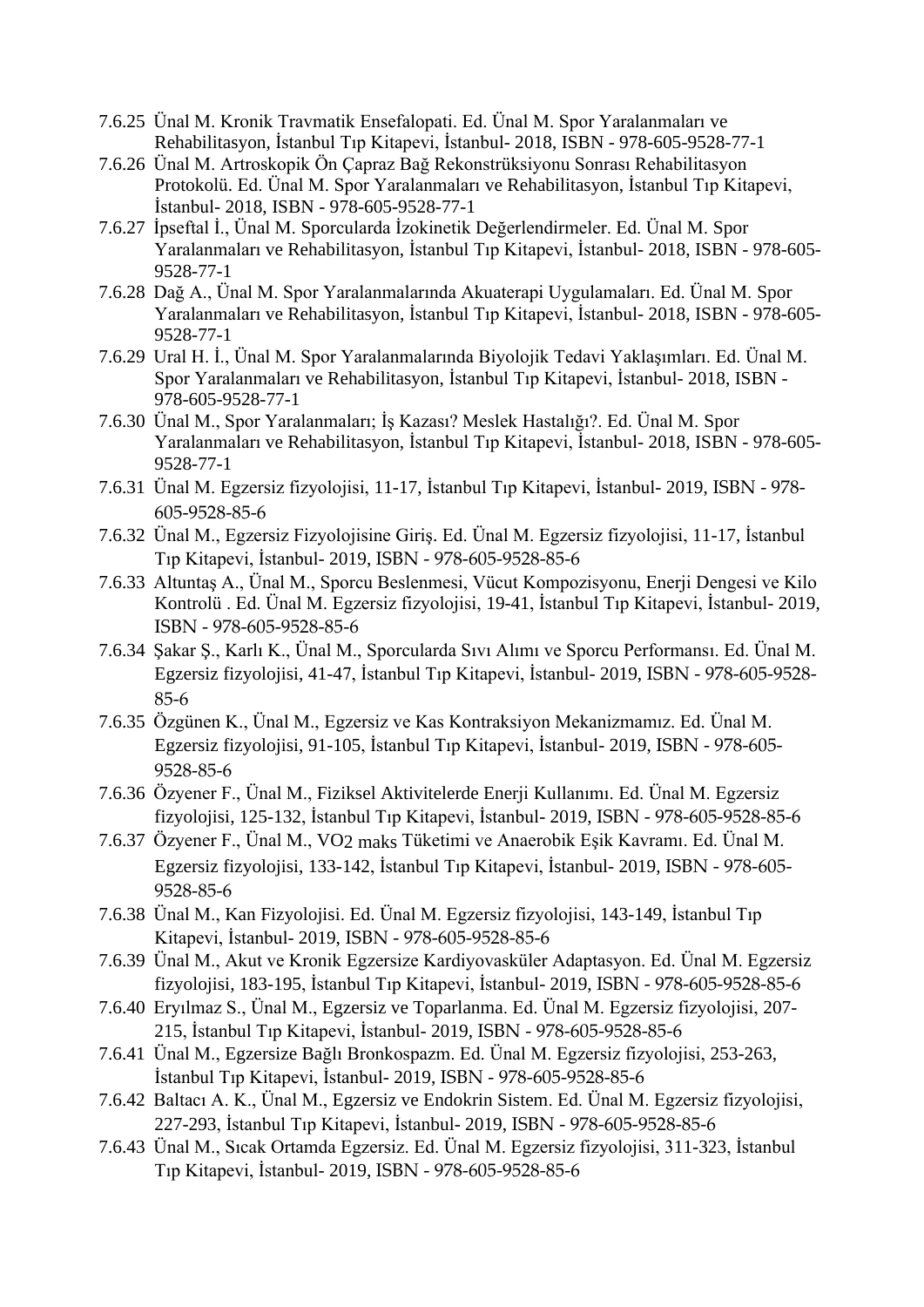- 7.6.44 Ünal M., Sporda Performans Testleri. Ed. Ünal M. Egzersiz fizyolojisi, 371-379, İstanbul Tıp Kitapevi, İstanbul- 2019, ISBN - 978-605-9528-85-6
- 7.6.45 Ünal M., Sporda Doping Kullanımı. Ed. Ünal M. Egzersiz fizyolojisi, 421-435, İstanbul Tıp Kitapevi, İstanbul- 2019, ISBN - 978-605-9528-85-6
- 7.6.46 ÜNAL M. Sporcu Sağlığı ve Performans. İstanbul Tıp Kitapevi, İstanbul- 2019, ISBN 978-605-7607-10-2
- 7.6.47 Ünal M., Sporcu Performansı ve Antrenman 15-24 Ed. Prof. Dr. M. ÜNAL. Sporcu Sağlığı ve Performans. İstanbul Tıp Kitapevi, İstanbul- 2019, ISBN - 978-605-7607-10-2
- 7.6.48 Ünal M., Sporcu Sağlık Muayeneleri 25-38 Ed. Prof. Dr. M. ÜNAL. Sporcu Sağlığı ve Performans. İstanbul Tıp Kitapevi, İstanbul- 2019, ISBN - 978-605-7607-10-2
- 7.6.49 Ünal M., Spor Yaralanmalarının Önlenmesi ve Sportif Performans 39-46 Ed. Prof. Dr. M. ÜNAL. Sporcu Sağlığı ve Performans. İstanbul Tıp Kitapevi, İstanbul- 2019, ISBN - 978-605-7607-10-2
- 7.6.50 Ünal M., Egzersiz ve İskelet Kası Kontraksiyon Mekanizması 157-168 Ed. Prof. Dr. M. ÜNAL. Sporcu Sağlığı ve Performans. İstanbul Tıp Kitapevi, İstanbul- 2019, ISBN - 978-605-7607-10-2
- 7.6.51 Ünal M., Fiziksel Aktivitelerde Enerji Kullanımı ve Sporcu Performansı 169-176 Ed. Prof. Dr. M. ÜNAL. Sporcu Sağlığı ve Performans. İstanbul Tıp Kitapevi, İstanbul-2019, ISBN - 978-605-7607-10-2
- 7.6.52 Ünal M., Maksimum VO<sub>2</sub> Alımı ve Anaerobik Eşik Kavramı ve sporcu Performansı 177-185 Ed. Prof. Dr. M. ÜNAL. Sporcu Sağlığı ve Performans. İstanbul Tıp Kitapevi, İstanbul- 2019, ISBN - 978-605-7607-10-2
- 7.6.53 Ünal M., Akut ve Kronik Egzersize Kardiyovasküler Adaptasyon 215-224 Ed. Prof. Dr. M. ÜNAL. Sporcu Sağlığı ve Performans. İstanbul Tıp Kitapevi, İstanbul- 2019, ISBN - 978-605-7607-10-2
- 7.6.54 Ünal M., Sıcak Ortamda Egzersiz ve Sporcu Performansı 267-279 Ed. Prof. Dr. M. ÜNAL. Sporcu Sağlığı ve Performans. İstanbul Tıp Kitapevi, İstanbul- 2019, ISBN - 978-605-7607-10-2
- 7.6.55 Ünal M., Sporcularda İzokinetik Değerlendirmeler ve Sporcu Performansı 367-417 Ed. Prof. Dr. M. ÜNAL. Sporcu Sağlığı ve Performans. İstanbul Tıp Kitapevi, İstanbul-2019, ISBN - 978-605-7607-10-2
- 7.6.56 Ünal M., Sporda Performans Testleri 407-417 Ed. Prof. Dr. M. ÜNAL. Sporcu Sağlığı ve Performans. İstanbul Tıp Kitapevi, İstanbul- 2019, ISBN - 978-605-7607-10-2
- 7.6.57 Ünal M., Sporda Doping Kullanımı ve Sporcu Performansı 441-457 Ed. Prof. Dr. M. ÜNAL. Sporcu Sağlığı ve Performans. İstanbul Tıp Kitapevi, İstanbul- 2019, ISBN - 978-605-7607-10-2
- 7.6.58 Çoşkun O., Ünal M., Kulak Anatomisi. 1-14. Ed. Uz. Dr. Ural H. İ., Vertigoya Olgular Eşliğinde Multidisipliner Bakış. İstanbul Tıp Kitapevi, İstanbul- 2019, ISBN - 978-605- 7607-40-9
- 7.6.59 Zengin A., Ünal M. Vertigo Patofizyolojisi 15-22 Ed. Uz. Dr. Ural H. İ., Vertigoya Olgular Eşliğinde Multidisipliner Bakış. İstanbul Tıp Kitapevi, İstanbul- 2019, ISBN - 978-605-7607-40-9
- 7.6.60 Ünal M. Çeşitli çevre koşullarında egzersiz. Kurdak H, editör. Aile Hekimliğinde Egzersiz. 1. Baskı. Ankara: Türkiye Klinikleri; 2020. p.39- 46. ISBN-978-605-034-108-9
- 7.6.61 Okur Ş, Kara E, Ünal M. Gestasyonel diyabeti olan kadınlara egzersiz önerileri. Orbay E, editör. Aile Hekimliğinde Gestasyonel Diyabet Yönetimi. 1. Baskı. Ankara: Türkiye Klinikleri; 2020. p.37-41.
- 7.6.62 Ünal. M. Aşırı Kullanıma Bağlı Spor Yaralanmaları (Overuse Tipi Yaralanmalar) Ed. Vedat ŞAHİN Ortopedi ve Travmatoloji Kitabı İstanbul-2021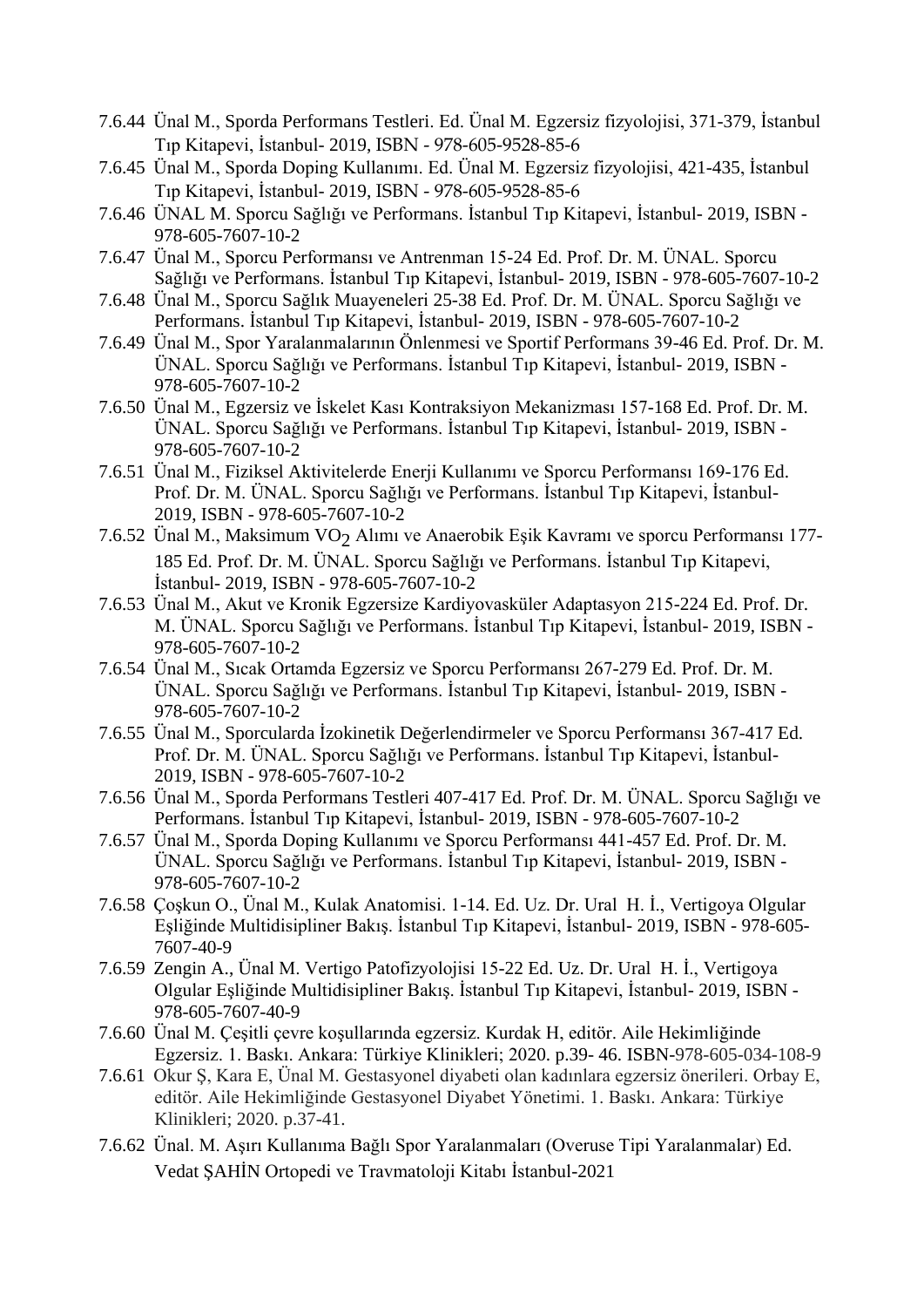- 7.6.63 Kızılırmak CB, Öztağ M, Ünal M. Sporcular için beslenme ilkeleri. Tamer İ, editör. Aile Hekimliğinde Her Yönüyle Beslenme. 1. Baskı. Ankara: Türkiye Klinikleri; 2021. p.68- 73.
- 7.6.64 Ünal M. Kronik Hastalıklarda Egzersiz Uygulamaları Prensipleri. Ed. Ünal M. Kronik Hastalıklarda Rehabilitasyon ve Egzersiz Uygulamaları, İstanbul Tıp Kitapevi 384-404. İstanbul-2021
- 7.6.65 Özyılmaz S. ve Ünal M. Pulmoner Hastalıklarda Rehabilitasyon ve Egzersiz Uygulamaları. Ed. Ünal M. Kronik Hastalıklarda Rehabilitasyon ve Egzersiz Uygulamaları, İstanbul Tıp Kitapevi 151-175. İstanbul-2021
- 7.6.66 Ünal M. Alzheimer Hastalarında Egzersiz Uygulamaları. Ed. Ünal M. Kronik Hastalıklarda Rehabilitasyon ve Egzersiz Uygulamaları, İstanbul Tıp Kitapevi 201-211. İstanbul-2021
- 7.6.67 Ergen N. ve Ünal M. Diyabet Hastalarında Egzersiz Uygulamaları. Ed. Ünal M. Kronik Hastalıklarda Rehabilitasyon ve Egzersiz Uygulamaları, 213-230. İstanbul-2021
- 7.6.68 Ergen N. ve Ünal M. Obezite ve Egzersiz Uygulamaları. Ed. Ünal M. Kronik Hastalıklarda Rehabilitasyon ve Egzersiz Uygulamaları, İstanbul Tıp Kitapevi 231-246. İstanbul-2021
- 7.6.69 Ünal M. Covid-19 Hastalığı ve Kronik Hastalıklarda Komorbidite Durumları. Ed. Ünal M. Kronik Hastalıklarda Rehabilitasyon ve Egzersiz Uygulamaları, İstanbul Tıp Kitapevi 282-297. İstanbul-2021
- 7.6.70 Ünal M. Covid-19 Hastalığı, Kısmi Karantina Uygulamaları ve Fiziksel İnaktivasyon. Ed. Ünal M. Kronik Hastalıklarda Rehabilitasyon ve Egzersiz Uygulamaları, 299-308. İstanbul-2021
- 7.6.71 Ünal M. Kronik Hastalıklarda Akuaterapi Uygulamaları. Ed. Ünal M. Kronik Hastalıklarda Rehabilitasyon ve Egzersiz Uygulamaları, İstanbul Tıp Kitapevi 349-367. İstanbul-2021
- 7.6.72 Ünal M. Kronik Hastalıklarda Postür Değerlendirmesi. Ed. Ünal M. Kronik Hastalıklarda Rehabilitasyon ve Egzersiz Uygulamaları, İstanbul Tıp Kitapevi 367-381. İstanbul-2021
- 7.6.73 Ünal M. Kronik Hastalıklarda Egzersiz Uygulamaları Prensipleri. Ed. Ünal M. Kronik Hastalıklarda Rehabilitasyon ve Egzersiz Uygulamaları, İstanbul Tıp Kitapevi 384-403. İstanbul-2021
- 7.6.74 APAYDIN Z., CANER Z.G. ve ÜNAL M. Aktif Yaşlanma. 2021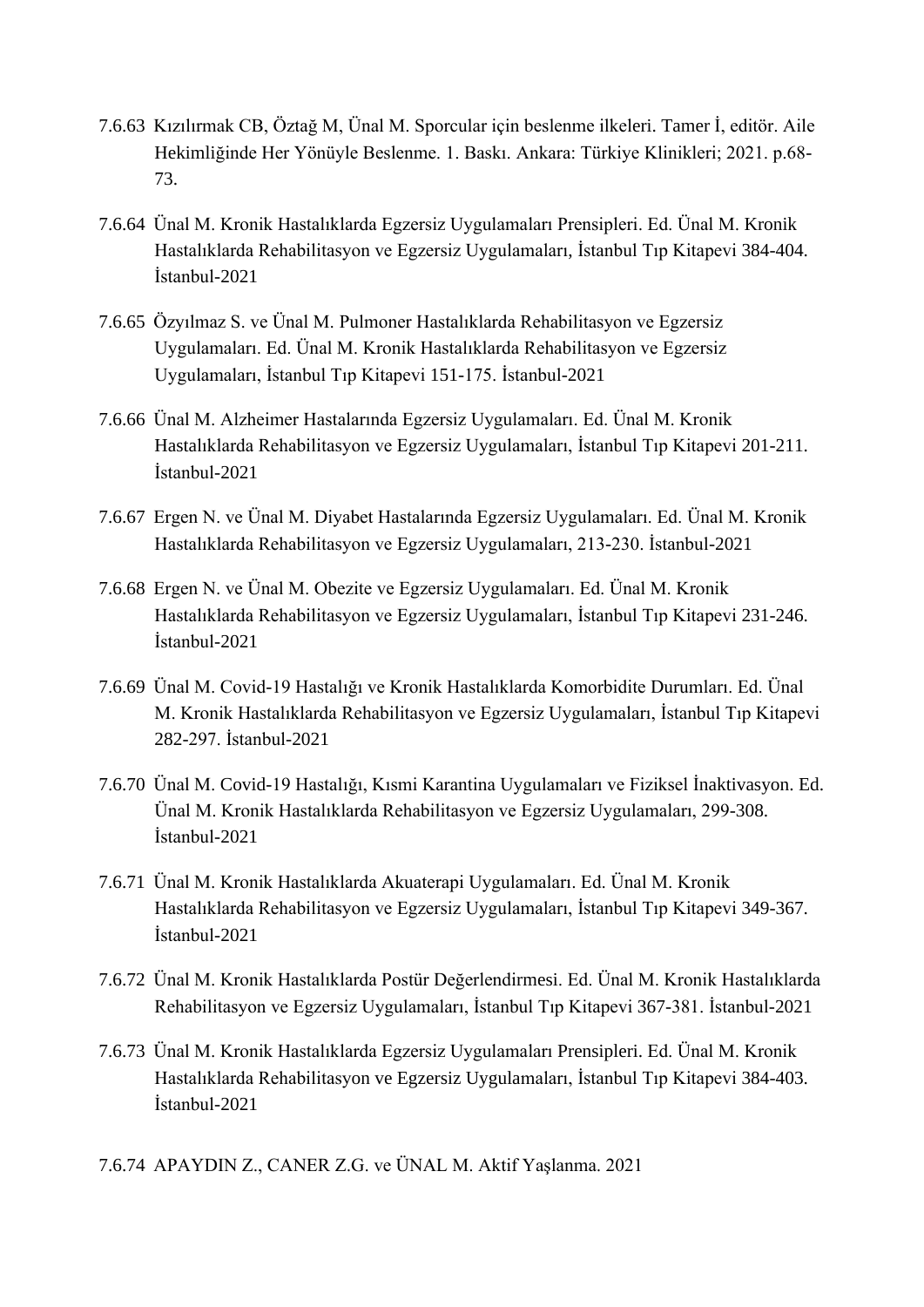7.6.75 CANER Z.G., APAYDIN Z., ve ÜNAL M. Yaşlılıkta Fiziksel Aktivite ve Kontraktür Önlenmesi 2021

### **7.6.2 Hakemsiz Dergilerdeki Yayınlar**

**7.6.2.1.** Beyaz, M., C. Dinç, **G. Metin**, M. Ünal, İ. Yücesir, C. Güler ve A. Kayserilioğlu, "Yüzücülerin maksimal oksijen tüketimine göre egzersize olan cevaplarının karşılaştırılması", *Yüzme Bilim ve Teknoloji Dergisi*, **18**, 3-7, (1998).

**7.6.2.2.** Metin, G., M. Beyaz, İ. Yücesir, T. Şahinkaya, C. Dinç, **M. Ünal,** C. Güler ve A. Kayserilioğlu, "Aynı yaş grubundaki milli yüzücülerle milli olmayan yüzücülerin dinamik ve statik akciğer hacimlerinin karşılaştırılması", *Yüzme Bilim ve Teknoloji dergisi*, **18**, 8-9, 1998.

**7.6.2.3.** Metin, G., **M. Ünal,** C. Dinç, İ. Yücesir, C. Güler, M. Beyaz ve A. Kayseriloğlu, "Yüzücülerde yaş gruplarına göre dinamik ve statik akciğer hacimlerinin mukayesesi," *Yüzme Bilim ve Teknoloji Dergisi*, **18**, 10-13, 1998.

**7.6.2.4.** Beyaz, M., **G. Metin**, C. Dinç, İ. Yücesir, M. Ünal, C. Güler ve A. Kayserilioğlu, "Milli yüzücüler ile milli olmayan yüzücülerin fizyolojik ve metabolik parametrelerinin karşılaştırılması", *Yüzme Bilim ve Teknoloji Dergisi*, **18**, 14-17, 1998.

**7.6.2.5.** Dinç, C., **M. Ünal,** M. Beyaz, C. Güler, T. Şahinkaya, G. Metin ve A. Kayserilioğlu, "Yüzücülerde yaş gruplarına göre kan parametrelerinin değerlendirilmesi", *Yüzme Bilim ve Teknoloji Dergisi*, **18**, 18-20, 1998.

**7.6.2.6.** Beyaz, M., **G. Metin**, C. Dinç, İ. Yücesir, M. Ünal, C. Güler ve A. Kayserilioğlu, "Yüzücülerin cinsiyetlerine göre maksimal egzersize olan cevaplarının karşılaştırılması", *Yüzme Bilim ve Teknoloji Dergisi*, **18**, 21-25, 1998.

**7.6.2.7. Ünal M,** C. Dinç, G. Metin, C. Güler, T. Şahinkaya, M. Beyaz ve A. Kayserilioğlu. "Yüzücülerin Yaş Gruplarına Göre Kardiyovasküler Parametreleri ve Spor Yılları ile İstirahat Kalp Hızı Arasındaki İlişkinin İncelenmesi". *Yüzme Bilim ve Teknoloji Dergisi.* **19**(3):7-11, 1998.

**7.6.2.8.** Beyaz M, Metin G, Dinç C, **Ünal M,** Yücesir İ, Güler C, ve Kayserilioğlu A. "Yüzücülerin İstirahat Kalp Hızlarına Göre Metabolik Parametrelerinin Karşılaştırılması". *Yüzme Bilim ve Teknoloji Dergisi.* **19**(3),12-15, 1998.

**7.6.2.9.** Ünal M. Sporcu Sağlık Muayeneleri ve Sporcu Raporları, 14. Pratisyen Hekimlik Kongresi Kitapcığı, 2009

**7.6.2.10. Ünal M,** Solunum Fizyolojisi ve Egzersize Adaptasyonu, Sporda Beslenme Stratejileri Sempozyumu Kitapcığı, 2009

**7.6.2.11. Ünal M,** Sıcak ve Soğuk Ortamda Egzersiz, Sporda Beslenme Stratejileri Sempozyumu Kitapcığı, 2009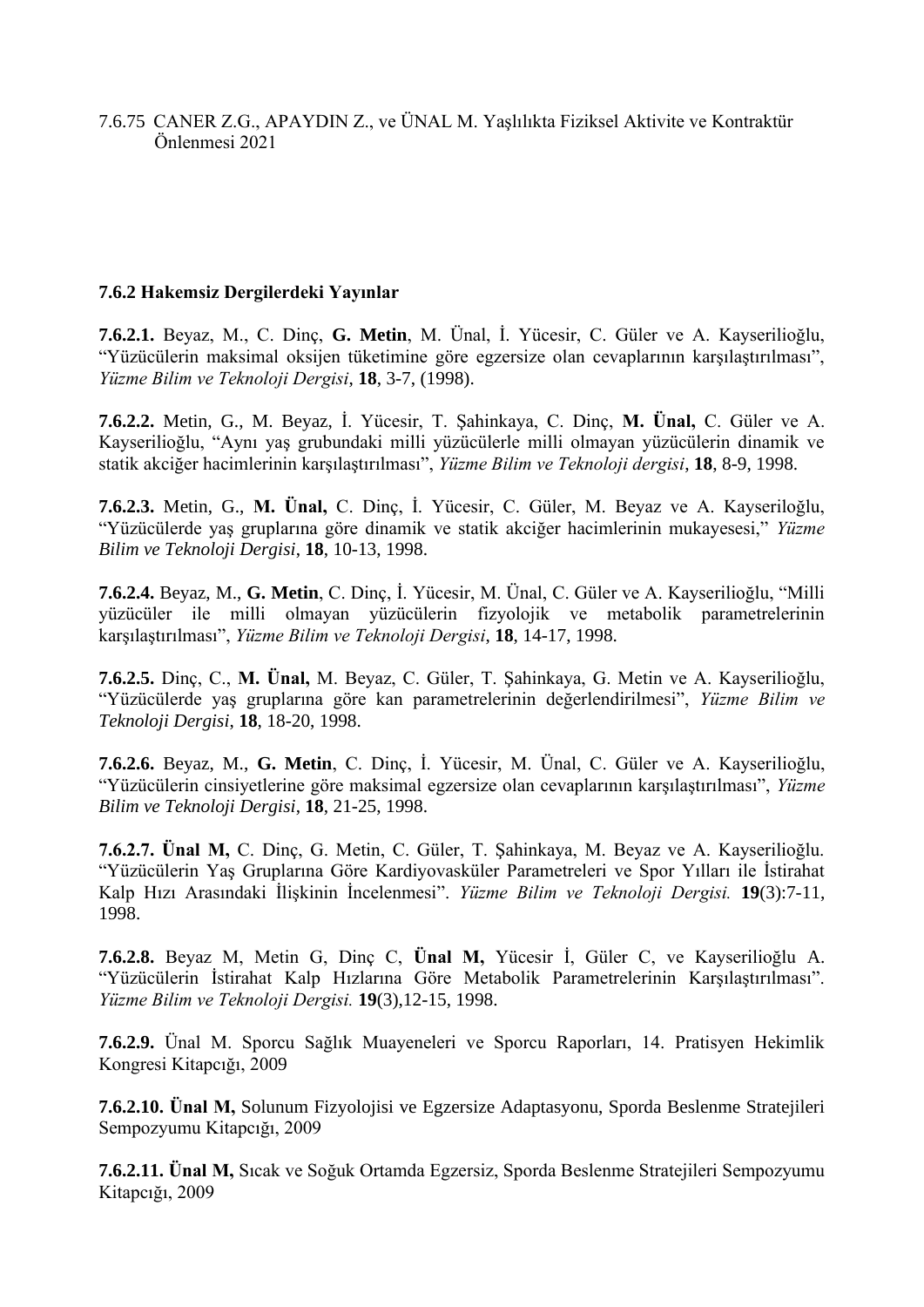**7.6.12. Ünal M.** Atletik Performans ve Doping, Ulusal Egzersiz Fizyolojisi Sempozyumu Kitapcığı, 2017,

#### **8. Görev Aldığı Projeler**

**8.1.** *Aerobik ve Anaerobik Akut/Kronik Egzersizlerin İmmun Parametreler Üzerindeki Etkileri,* İstanbul Üniversitesi Rektörlüğü Araştırma Fonu Projesi, 420/270697, **Proje Yöneticisi**, 1997- 1998,

**8.2.** *18-21 Yaş Grubu Profesyonel Erkek Futbolcularda Creatin Monohidrat Kullanımının Anaerobik Güce Katkısı,* İstanbul Spor Faaliyetleri A.Ş. Destekli, 321/06052003, **Proje Yöneticisi**, 2003,

- **8.3.** *Elit Sporcularda Egzersize Bağlı Bronkospazm*, İstanbul Üniversitesi Rektörlüğü Araştırma Fonu Projesi, 89/15052003, **Proje Yöneticisi,** 2003
- **8.4.** *Diyabetes İnsibituslu Hastalarda Yoğun Egzersize Kortikotropin ve Kortizol Cevapları,* İstanbul Üniversitesi Rektörlüğü Araştırma Fonu Projesi, 1999-2000,
- **8.5.***Sedanter Erkeklerde Maksimal İzometrik Diz Ekstansiyon/Fleksiyon Çalışmalarının Anaerobik Güce Etkisi*, 2000,
- **8.6.** *Sedanter Erkeklerde Beta 2 Reseptör Polimorfizmi ile Aerobik ve Anaerobik Kapasiteleri Arasındaki İlişkinin Araştırılması,* İstanbul Üniversitesi Rektörlüğü Araştırma Fonu Projesi, 1536/1601200, 2001-2003,
- **8.7.** *Elit Sporcularda Egzersiz ile Oluşan Bronkospazmın Mekanizmaları : Endojen Nitrik Oksit ve Endotelinlerin Rolleri*, DPT Projesi, (K120810) 2005-2007
- **8.8.** *İskelet Kası Geni ACTN3 ve Fiziksel Performans: Genotip-Fenotip İlişkisi,* TÜBİTAK Projesi, 2007-2010
- **8.9.** *Modern Danscılarda Kısa Süreli Uygulanan Statik Germe Alıştırmalarının Diz Fleksörleri (Hemstring Grubu) Üzerindeki Kuvvet Üretimine Etkilerinin İncelenmesi,* Marmara Üniversitesi Araştırma Fonu, 2011-2013
- *8.10. Vücut Yağ Kütlesinin Takibinde Biyoanaliz Yöntemleri ve Skinfold Kliper İle Deri Kalınlığının Ölçüm Yöntemleri Arasındaki İlişkinin İncelenmesi,*Yeni Yüzyıl Üniversitesi Araştırma fonu, 2013-2014
- *8.11.* 65 yaş altı osteoprotik kadınlarda horizontal vibrasyonun kemik mineral yoğunluğu üzerine, kemik yapım yıkım sürecine ,ağrı, yaşam kalitesi ve denge üzerine etkisi.*, Şişli Etfal Eğitim ve araştırma Hastanesi, Özel Ortospor Polikliniği, 2015*
- *8.12.* 45-65 YAŞ ARASI DİZDE OSTEOARTRİT TANISI KONULMUŞ OLAN HASTALARDA İNTRAARTİKÜLER REJENERATİF BİYO-MATRİKS JEL İMPLANT UYGULAMASININ HASTALARIN KLİNİK SEMPTOMLARINA ETKİLERİ, Özel Ortospor Polikliniği, Medigen Firması, 2015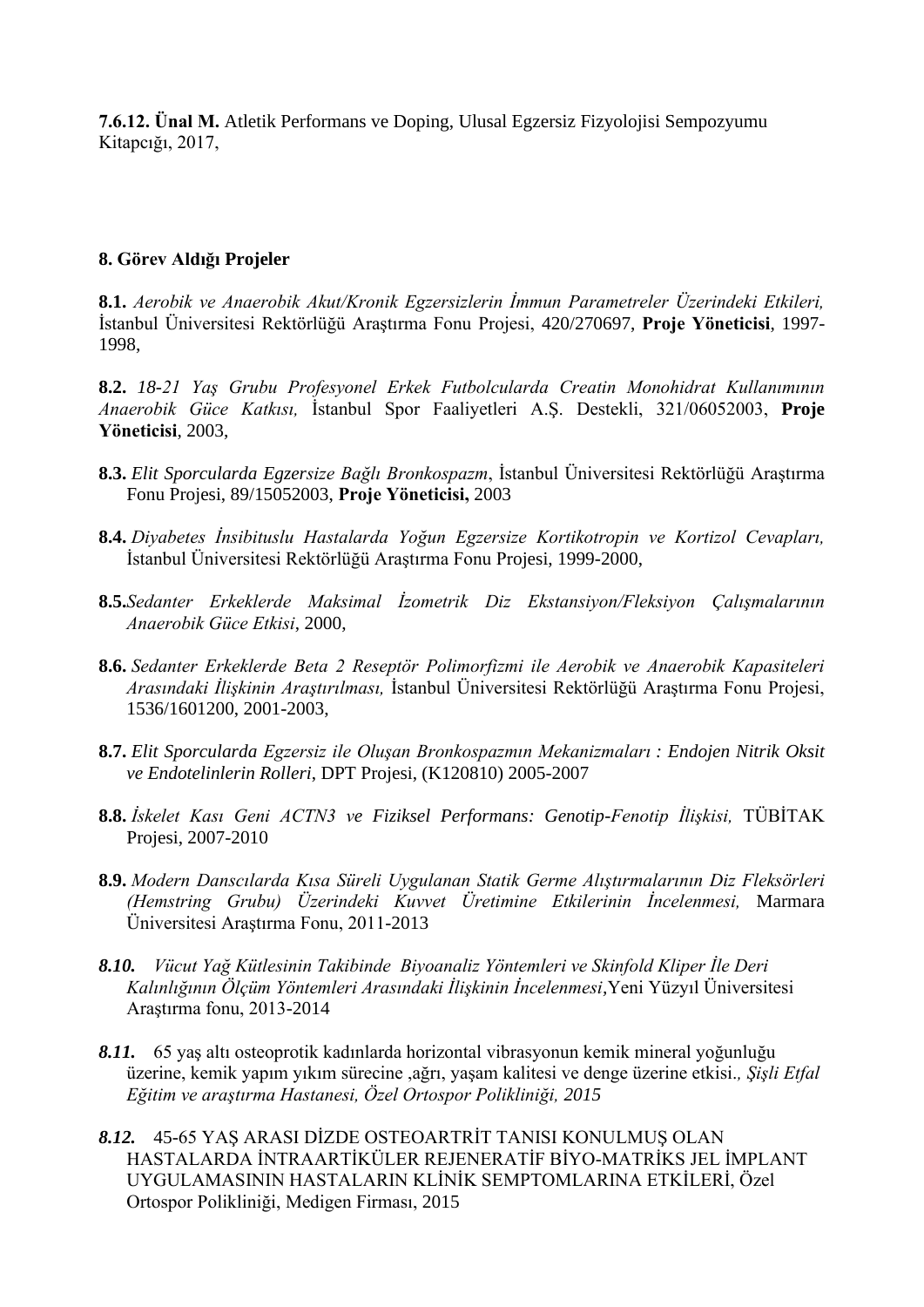- *8.13.* İntraartiküler Glikozamin, Kondritin Sülfat ve Hiyalüronik Asit Enjeksiyonu Yapılmış Gonartroz Hastalarında Quadriceps Femoris ve Hemstring Kas Gücü Değerlerinin İzokinetik Diz Testi ile Değerlendirilmesi, Özel Ortospor Polikliniği, 2015
- *8.14.* **Pülsatil İV İnsülin İnfüzyon Yöntemi ile Diyabet ve Metabolik SendromTedavisi 2018-2019**
- *8.15.* KOVİD-19 PANDEMİSİ SÜRECİNDE AKADEMİSYENLERDE KAS İSKELET SİSTEMİ SORUNLARININ VE YAŞAM KALİTESİNİN İNCELENMESİ
- *8.16.* KOVİD-19 SALGINI SEBEBİYLE UYGULANAN UZAKTAN EĞİTİM SÜRECİNİN AKADEMİSYENLERİN BESLENME ALIŞKANLIKLARI VE İLAÇ KULLANIMINA ETKİLERİNİN ARAŞTIRILMASI
- *8.17.* KOVİD-19 SÜRECİNDE AKADEMİSYENLERİN YAŞAM KALİTESİ, KURUMA DUYDUKLARI GÜVEN VE İŞE BAĞLILIKLARI ARASINDAKİ İLİŞKİNİN ARAŞTIRILMASI
- *8.18.* KOVİD-19 SÜRECİNDE AKADEMİSYENLERİN UZAKTAN EĞİTİME İLİŞKİN GÖRÜŞLERİNİN ARAŞTIRILMASI
- *8.19.* KOVİD-19 PANDEMİSİ SÜRECİNDE AKADEMİSYENLERDE BEL VE BOYUN AĞRILARI DEĞERLENDİRME ANKETİ
- *8.20.* KOVİD-19 VE ERGONOMİ ANKETİ
- *8.21.* Yoğun Bakım Hastalarında Ünilateral ve Bilateral Auriküler Vagus Sinir Uyarımının Kardiyovasküler, Respiratuar ve İmmünolojik Parametrelere Etkisi
- *8.22.* COVID-19 Hastalarında Gelişen Sitokin Fırtınasında Non-İnvazif Auriküler Vagus Sinir Uyarım Cihazının Etkinliğinin Araştırılması
- *8.23.* Maksimal Fiziksel Aktivite Sonrası Bilateral Auriküler Vagus Sinir Uyarımının Fizyolojik Parametrelere ve Toparlanmaya Etkisi
- *8.24.* Covid-19 (SARS CoV-2 virüs Enfeksiyonu) Tanısında IgM ve IgG Temelli Antikor Testi Kullanılmasının Araştırılması

### **9. İdari Görevler**

- 9.1. Düzce 3 Nolu Merkez Sağlık Ocağı Sorumlu Hekimi, 1989-1991
- 9.2. Fenerbahçe Spor Kulübü Takım Doktorluğu, 1994-1997
- 9.3. İstanbul Spor Kulübü Takım Doktorluğu ve Sağlık Kurulu Başkanlığı, 1997-2008
- 9.4. Türkiye Futbol Federasyonu Sağlık Kurulu Üyeliği, 2001-2003
- 9.5. Eczacıbaşı Spor Kulübü Sağlık Kurulu Başkanlığı, 2008-
- 9.6. Bağımsız Doping Numune Alım Görevlileri (BADNAG), İstanbul Bölge Sorumluluğu, 1994-
- 9.7. İstanbul Sporcu Eğitim Sağlık ve Araştırma Merkezi Sorumlu Hekimi, 2005-1012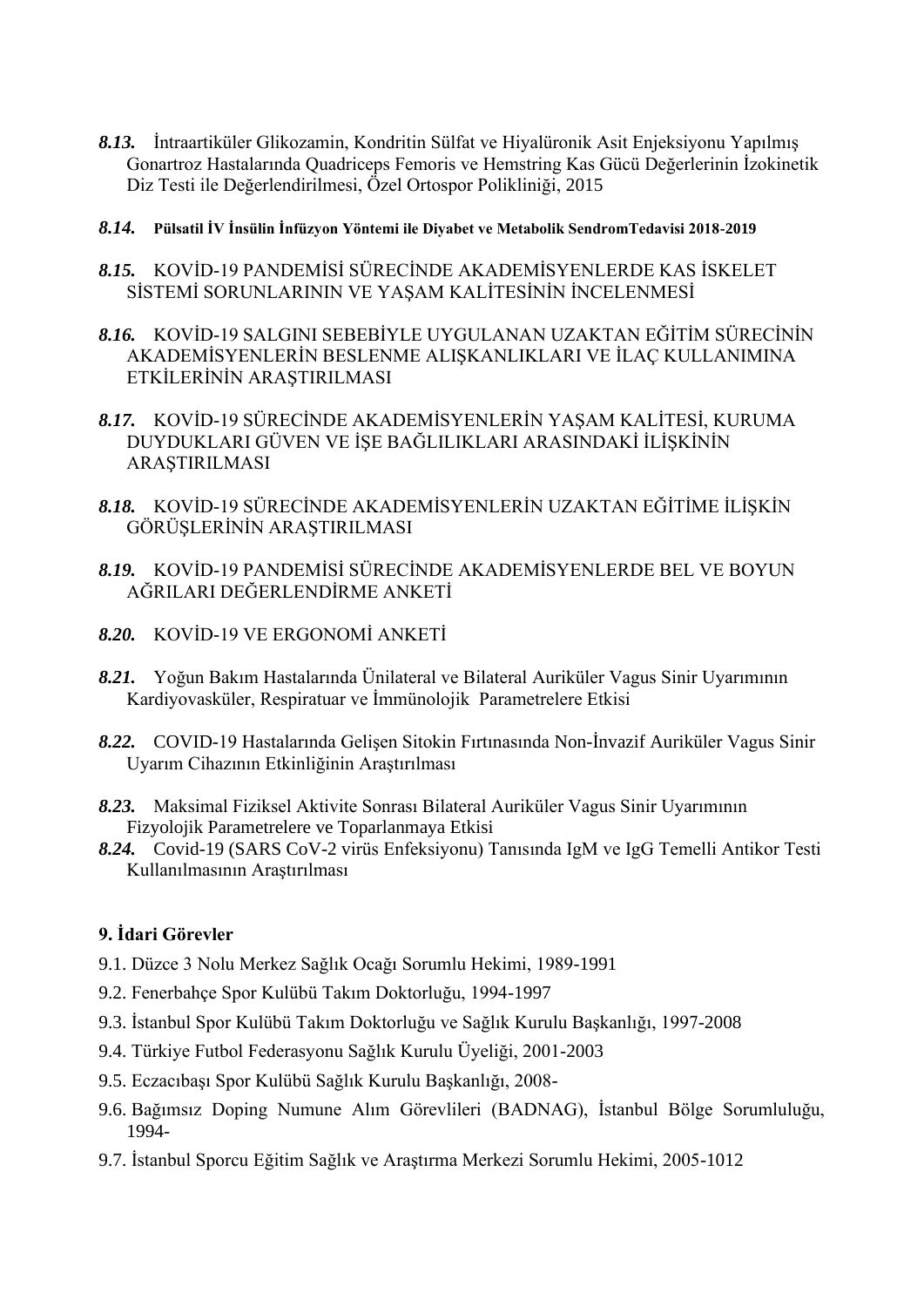- 9.8. İstanbul Yeni Yüzyıl Üniversitesi, Sağlık Bilimleri Fakültesi Fizyoterapi ve rehabilitasyon Bölüm Başkanı, 2013-
- 9.9. İstanbul Yeni Yüzyıl Üniversitesi Senatosu, 2012-
- 9.10. İstanbul Yeni Yüzyıl Üniversitesi Klinik Araştırmalar Etik Kurul Başkanlığı, 2016
- 9.11. İstanbul Yeni Yüzyıl Üniversitesi Yönetim Kurulu Üyeliği, 2017
- 9.12. İstanbul Yeni Yüzyıl Üniversitesi Sağlık Bilimleri Enstitüsü Yönetim Kurulu Üyeliği, 2017

### **10. Bilimsel Kuruluşlara Üyelikler**

Türk Tabipler Birliği Fizyolojik Bilimler Derneği Spor Bilimleri Derneği İstanbul Üniversitesi Mezunları Derneği

# **11. Verdiğiniz lisans ve lisansüstü düzeydeki dersler.**

- FİZYOLOJİ I,
- FİZYOLOJİ II,
- EGZERSİZ FİZYOLOJİSİ,
- NÖROFİZYOLOJİ,
- SPORCU SAĞLIĞI,
- ANATOMİ-FİZYOLOJİ I
- ANATOMİ-FİZYOLOJİ II
- TEMEL FİZYOLOJİ I,
- TEMEL FİZYOLOJİ II,
- DEĞERLENDİRME YÖNTEMLERİ,
- SPOR YARALANMALARI VE REHABİLİTASYONU,
- KLİNİK UYGULAMALAR I,
- KLİNİK UYGULAMALAR II,
- BİTİRME PROJESİ I,
- BİTİRME PROJESİ II,
- GÜDÜMLÜ PROJE SAATİ I,
- GÜDÜMLÜ PROJE SAATİ II,